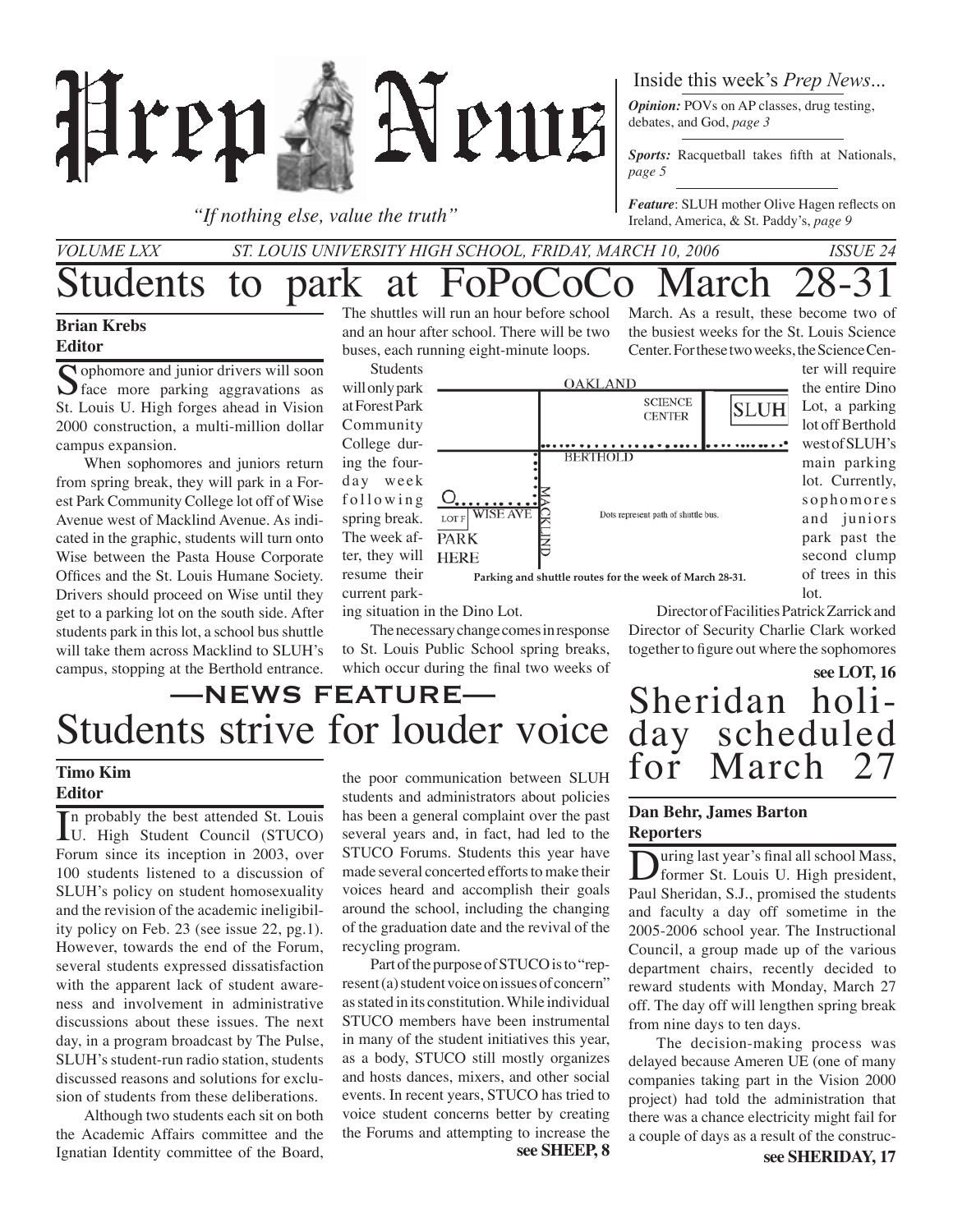

### STUCO breathalyzes at Sno-Ball

### **Tim Malecek Core Staff**

### Sandstorm," corsages, and breatha-<br>Iyzers. Last Friday's Sno-Ball dance featured the first mandatory breathalyzer tests for students at any formal dance or mixer. The plan for breathalyzing originated at meetings of the Student Advisory Committee (SAC) and was implemented by STUCO. With the large success of the breathalyzers, students can expect to see more of them at formal dances and possibly mixers. "<a>
"</andstorm," corsages, and breatha-

The topic of alcohol at the Feb. 18 SAC meeting sparked the use of breathalyzers at the Sno-Ball this year. Although use of breathalyzers had been previously hinted at for mixers and dances, STUCO felt that the situation warranted the implementation of mandatory random testing.

Assistant Principal of Student Affairs Eric Clark explained the necessity of breathalyzing: "We've always had (the breathalyzers) at the dances, but we brought it up at the SAC that yes, we have (the breathalyzers). But we use it sparingly and students still come to the dance after drinking because they're taking the chance (because) they haven't been noticed before."

Clark also spoke with administrators from a number of all-girls high schools around the area about their use of breathalyzers. The majority of the schools used breathalyzers at their school functions.

STUCO Vice President Max Magee explained why testing hadn't been administered at mixers and dances before: "I think we went to scare people from the thought. It was just such a busy time (working on the mixer) and we had to put so much more work into this one … that we just didn't put in the effort. The breathalyzer … was important, but we didn't go through with it or make it a point (at the mixer)."

STUCO discussed implementing breathalyzing for the upcoming Sno-Ball amongst themselves. Secretary/Treasurer Nick Arb stated, "We saw an increased need (for the breathalyzer) as it had become a larger problem, and it's something that STUCO decided to address and not necessarily wait for the administration to address it, but to take matters into our own hands and step up."

### Raterman receives Sr. Casey award for teaching excellence **see TWO2TANGO, 17**

### **Sean Kickham Core Staff**

Junior English teacher Jim Raterman<br>received the Sr. Cathlin Casey Award unior English teacher Jim Raterman

for Excellence in Teaching for his service in St. Louis University's 1818 program Tuesday night during a dinner at Busch Student Center on the SLU campus. The award is given to a teacher in the 1818 program who shows "excellence in teaching," according to English teacher Steve Missey. In addition to Raterman, math teacher Jean Elliot and English teacher Bill George were honored for their 25 years of participation in 1818.

Missey and fellow English teachers Tim

Curdt, Bill George, Frank Kovarik, Rich Moran, Principal Mary Schenkenberg, and junior Joe Milner each wrote a letter nominating Raterman for the award. They nominated

> Raterman because of his work as a teacher at SLUH and his close relationship with Sr. Casey.

> Milner wrote of Raterman's teaching style. "He's so animated," commented Milner. He also spoke of his relationship with Raterman outside the classroom.

"He's terrific," said George explaining why Raterman was chosen for the nomination. "He deserves it," George continued. "If you read the guidelines for the award, it fits

**see RATMAN, 13**

### K12 problems persist, site hopes to be back up soon

### **Matt Hubbard Staff**

 $K<sub>grades</sub>$ , SLUH's online system for grades, is currently inaccessible to gradents and parents because of a major students and parents because of a major database crash last week.

Chancery Software, based in Burnaby, British Columbia, maintains the K12Planet website. Assistant Principal for Staff Development Tom Becvar received an e-mail from Chancery CEO Paul Kellenberger in which Kellenberger said that the crash was due to "a corruption problem within the Oracle database."

Assistant Principal for Academics Mark Michalski said, "(Chancery) is also the company that provides the student information system that we use here at school. The grades, the records, the transcripts, that's all housed here, they don't house that."

"We realize this is an integral tool for your school-to-home communication and want to assure you that it is our highest priority to get the site up and running as soon as possible," Kellenberg noted in an e-mail sent to SLUH. "We have Chancery and Oracle experts working around the clock to isolate and correct the problem."

Chancery gave no timetable for when K12Planet will be back up.

Sophomore Pat Probst commented, "I usually check it once a week. I tried to get on (the website) a couple of days ago and it wouldn't work."

Freshman Chris Burke said, "Once I realized that (the website) was down I was really happy because now my parents can't see my grades."

"We've never had a problem with (Chancery) before … ever. This is a pretty unique situation," said Michalski.



"But when Irish eyes are smiling, sure they'll steal your heart away." —Chauncey Olcott and George Graff



**Sr. Casey in the 1979 yearbook.**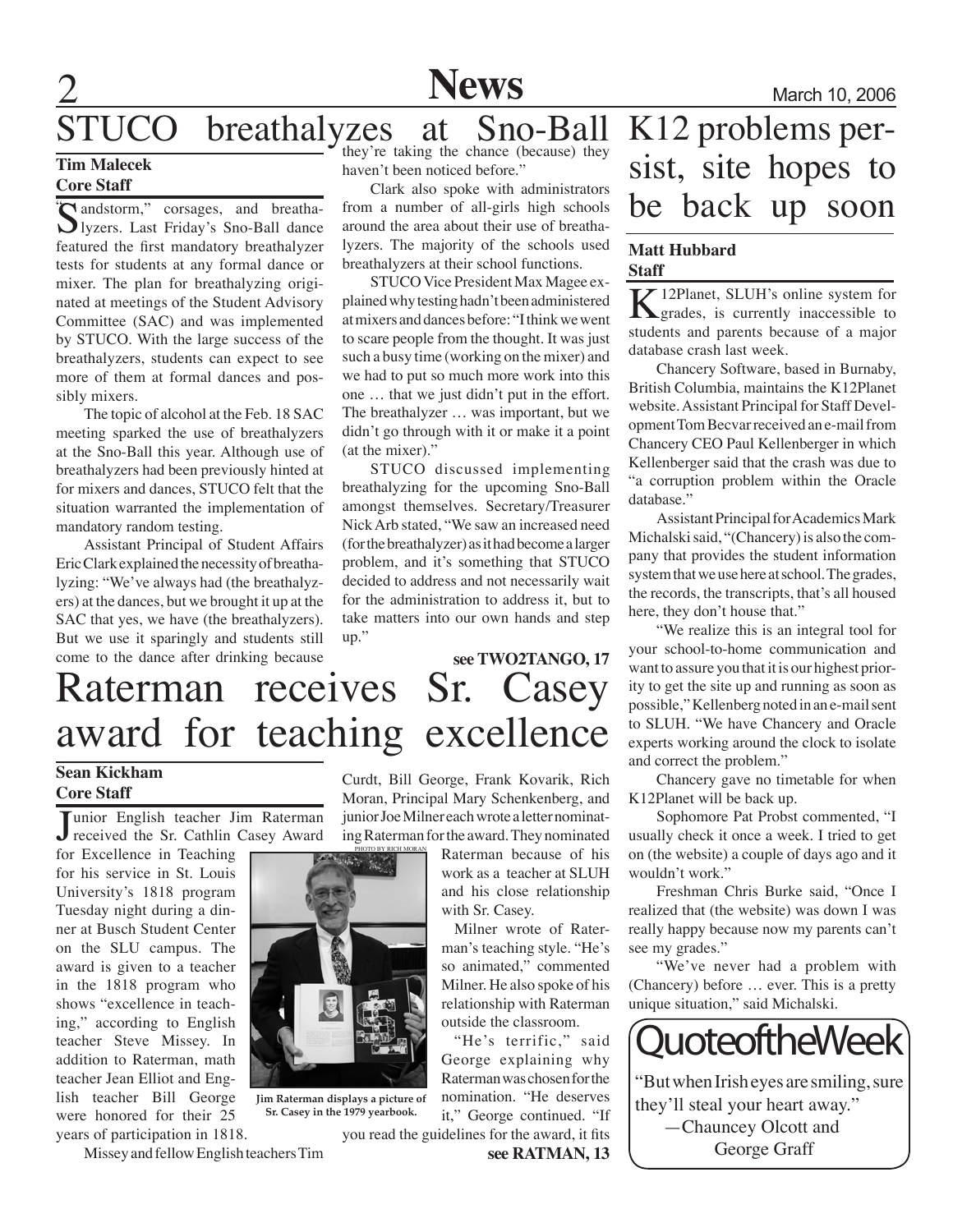## March 10, 2006 **Opinion**

### LETTERS TO THE EDITORS Repp, '06, weighs in on AP Meyer, '06, wary of drug testing

### To the editors:

I am writing in response to an article published two weeks ago regarding the proposed changes to SLUH's AP science curriculum. As a student who's had the opportunity to take AP Physics, AP Chemistry, and (currently) AP Biology, and also as someone who is very passionate about science and intends to begin college in some sort of science, engineering, and/or pre-med major, I would like to comment on the issue, especially in light of having recently spent "plenty" of time researching undergraduate science curriculums.

 I, too, was initially surprised when I was first told of the possibility of letting go of the AP designation on two of the school's most prominent AP science courses. It is indisputable from both a teacher and a student's perspective that, while one would never know it from just looking at the AP test results, these courses are rushed, stressful, and leave very little time for sufficiently answering the most curious students' questions. Therefore, it seemed obvious to me that the solution would be to add the seventh class period to each week. After all, what would be one more period when you've already committed yourself to six, especially considering they're classes in which you supposedly have a keen interest? And maybe this wouldn't be a bad way to go.

However, it *just might* not be the option that's in the absolute best interest of the (more science-oriented) students. To me, the goal of any high school should be to prepare students as best they can for what lays ahead of them in college and, ultimately, their careers. To some, this may mean offering courses that will earn students college credit and effectively "get them ahead" in their college studies. Yet to others, this may simply mean offering classes that will not nec-

**see REPP, 15**

**see McCARTHY, 15**

### McCarthy weighs in on debates

To the editors:

I felt compelled to reply to the recent letters in the *Prep News* concerning the misunderstandings between the Socialist-Democrats and the Republicans-Conservatives.

Firstly, I thought that everyone was properly informed that our second debate would include a third point of view. I encourage many of the students to debate, and I am always delighted for an alternative viewpoint that is not just Republican or Democratic. When the YDS student came up to me and said that they were pulling out just because the libertarian viewpoint would be part of the debate and that they were not informed of it, I said that I was sorry. I thought that they were aware of it. I did not deliberately try to harm their viewpoint in any way. This has happened before. A few years ago, I had several students who wanted to debate the validity of the Patriot Act. It was the Republican view vs. the libertarian viewpoint. Fr. Harrison's group was invited to participate, and they declined. We had the debate anyway, and it turned out just fine.

Over the past few years, students have expressed many thoughts and feelings to me. Some have stated that their beliefs are ridiculed in front of the class. Some were forced to defend their beliefs with

### To the editors:

Headlines concerned with mandatory drug testing in Saint Louis area high schools have recently appeared with some frequency on the front pages of the *Post Dispatch* and the *Prep News*. Upon examining the latest eddition to this volume of articles, which concerned Marquette Catholic High in Alton, Ill. introducing a similar policy to that discussed at CBC, I began to reflect. I regarded the article mulling over how a student at a similar high school should appropriately respond. Why should a drug testing policy at another school concern me? Does a private high school have a right to regulate the private lives of its students? And most importantly, although I confess to committing a "begging the question" type thinking error, how would I feel if SLUH ever implemented a similar policy?

I should articulate my stance on student drug use before I dive into the heart of the issue of drug testing. I do not condone student drug use of any kind, and I strongly object to abuse of drugs or alcohol by anyone. I respect SLUH's current drug policy found in the Parent-Student Handbook. I agree with the SLUH administration's response to those students who chose to make their alcohol and drug use public over the internet—the school has the right and responsibility to hold them culpable. I also think that if a student chooses to attend a dance under the influence of any drug, he or she willingly subjects him or herself to all possible consequences.

However, although I stand against drug use, I believe in the civil liberties that mandatory and unwarranted drug testing threatens. In the Bill of Rights, Amendment IV states, "The right of the people to be secure in their persons, houses, papers, and effects, against unreasonable searches and seizures, shall not be violated." I do not **see MEYER, 16**

### Peniston, '02, responds to Kloster

To the editors:

Last week I read an interesting editorial about the general apathy towards religion that some are experiencing at SLUH, even to the point of comparing it to "senioritis."

As sad as that may seem, SLUH seniors are not the only people who are experiencing this boredom with Christianity. There is a general apathy in our culture that is transcending age, race, sex and denomination. Young people are turning away from the religion of their parents, searching for fulfillment but not finding it.

You may ask, "Why is this happening?" My answer would be because Christianity requires more than ritual; it requires a relationship with the Savior of your soul. So often we see God as some unreachable dictator who requires us to live by a set of ridiculous rules that aren't any fun, so we end up wanting nothing to do with Him; but this view of God is seriously flawed and leaves a dangerous void in our souls that, if left empty, will destroy us. We have a Savior in Christ, who out of love stepped off His throne in Heaven to come to earth and die for us that we may experience a freedom and victory that is unattainable anywhere else. And now, He is longing for a personal relationship with each of us if we would let Him into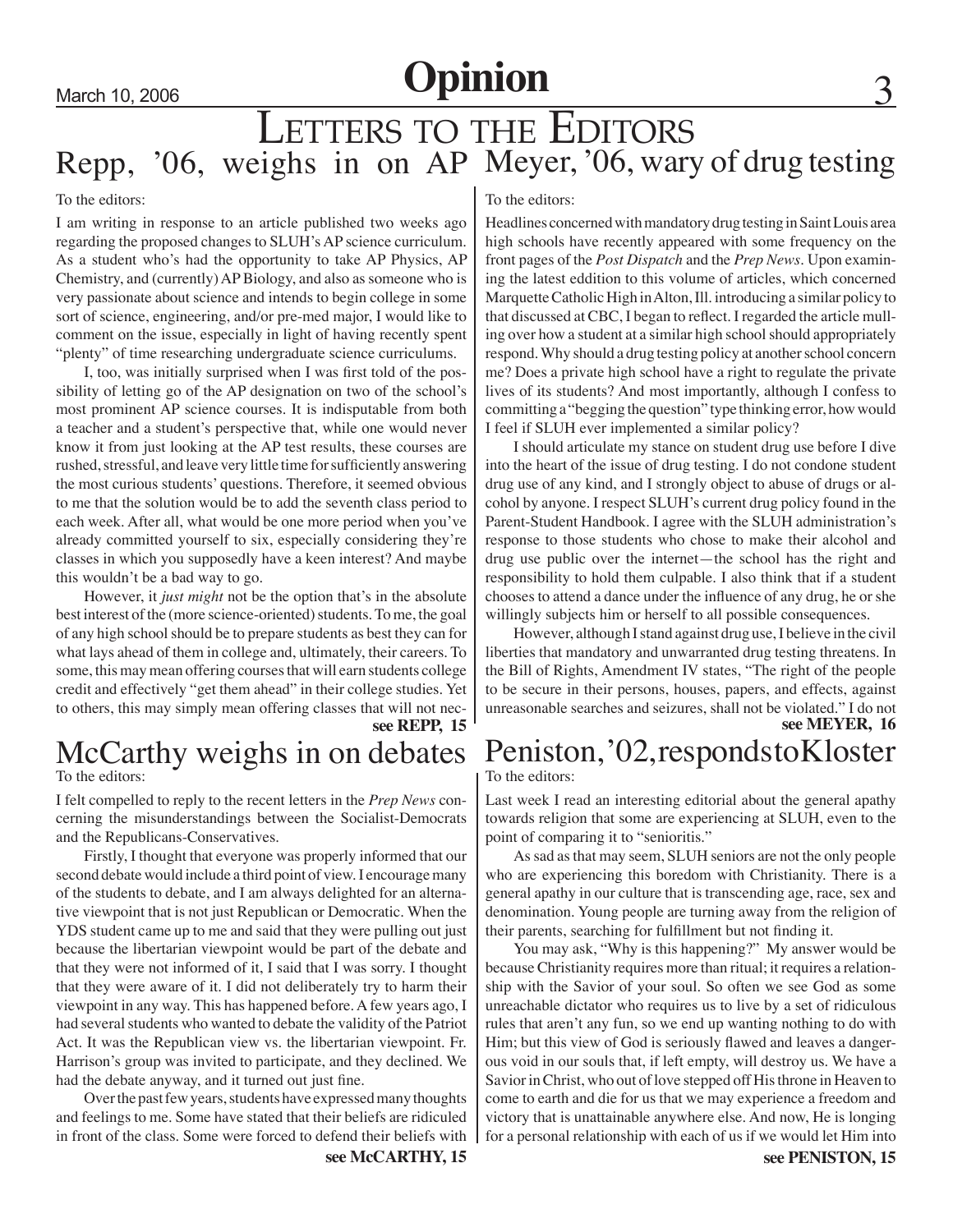## **A** Mews Mews March 10, 2006 Kleinberg, '98, art show to debut

### **Kevin Casey**

### **Reporter**

Everybody loves a good fight. And why<br>
wouldn't they? In wrestling one sees<br>
two google besting osch other up bettling two people beating each other up, battling to the finish, vying to be the best. Trick moves and crowds going wild are fine

examples of great entertainment. But could there be more to professional fighting than meets the eye? Artist Matty Kleinberg thinks so, and he uses his artwork to portray why.

Tonight Kleinberg, '98, is coming back to SLUH for the opening of the first solo showing of his art. The showing, entitled "Versus," will premiere tonight with an opening reception from 7:00 p.m. to 9:00 p.m. in the art gallery on the second floor of the Jesuit wing and will last until April 7.

"Every once in a while a kid will bring back his portfolio to put on display," art teacher John Mueller said. "It can be a way of paying back the school," he continued. Kleinberg said that it is cool to revisit where he got his artistic start.

"Versus" will consist mostly of woodcut prints with the exception of a few smaller paintings on wood panels. The focus of Kleinberg's art is Mexican masked wrestlers, or *luchadores. Luchadores* are wrestlers that perform in *Lucha Libre,* a genre of professional wrestling which translates into "free-



**Kleinberg, '98, with starman, one of the wrestlers featured in his Art show.**

#### style fighting."

Each wrestler wears a specialized mask while in the ring, giving him a character identity. The mask symbolizes the wrestler's honor, and true *luchadores* even keep their mask on in public.

"I knew I wanted to deal with wrestlers. They show that people need to focus on confrontation, like with their arguments," explained Kleinberg. While doing some online research, he came across the *luchadores*. "I

thought the Mexican wrestlers would be perfect. The mask hides (the wrestler's) real identity the whole match. When it's over, the loser forfeits his mask, which is like what happens in a confrontation. Someone comes forward to be themself and to make progress."

 The prints in "Versus" consist of mainly two characters, each a wrestler in the same ring. One wears a red mask with a demon face, and the other wears a blue mask with a star on it, whom Kleinberg likes to call Star Man.

 Kleinberg, who graduated from St. Louis U. High in 1998 and went on to graduate from Webster University in 2003 with a bachelor's degree in Science and the

**see KLEINBERG, 16**

## ver 140 take part in father-son day of recollectio

### **Connor Hagan Reporter**

The Father's Club hosted the first ever<br>Father-Son Day of Recollection on<br>Marsh 5. Over 140 pertisipants issued in March 5. Over 140 participants joined in the day's activities, which included small group discussions and a father-son walkand-talk. Most students who attended were freshmen and sophomores, and they thought that the day went exceptionally well.

The day's schedule included breakfast in the Currigan Room, an introductory session, and small group discussions in various classrooms. These groups discussed where and how they express faith in different areas, their favorite Bible passages, and how one lives out his faith through these passages.

After these discussions, Richard Buhler, S.J., director of White House Retreat Services, gave a talk on how to interpret the Stations of the Cross. He stated that all of the people who helped Jesus during his crucifixion were good people, especially

Simon the Cyrenian. Buhler also spoke about the personal commitments one can make in serving Christ through his actions.

After this 30-minute speech, students and their fathers moved out of the chapel and walked around the campus during the fatherson walk/talk time. The students and fathers could either walk and talk or sit and pray in the North American Martyrs' Chapel.

At 11:00 a.m., the Jr. Bills and their fathers returned to the SLUH Chapel on the main floor to participate in Mass and celebrate their coming together. After the Mass, a complimentary lunch was served in the cafeteria. When most people had finished eating, they thanked Vice President of Advancement Thom Digman and President Dave Laughlin and then departed.

Digman and Administrative Assistant for Advancement Connie Leinauer both helped organize and set up for this event. Laughlin commented on the day, "I think it was a great day. (The director of the event, Jim) Tharpe, Fr. Buhler and Mr. Digman did a great job. Mrs. Leinauer was very helpful

in coordinating it. I think our turnout was good. It was a good morning."

Freshmen Dan Mathis observed, "I thought it was really a lot of fun, and it helped our relationship grow between me and my dad. It was a lot different than the Rec Night and the banquet. It really was a growing experience."

Many fathers enjoyed the day and said that they would hopefully be returning to the next one. Father Paul Meier stated, "I thought (the small group discussions) were really insightful to hear, especially the students' (views). As a parent, you don't (necessarily) think of your son with all these different ideas. (It was interesting to see) how different their thoughts are, especially during the breakout session."

Tharpe commented, "Overall, it has been a great experience. We had a great turnout. I also hope that since this first Day of Recollection has been (very) successful, the Father's Club will continue to (host this event). We want to bring fathers and sons closer together."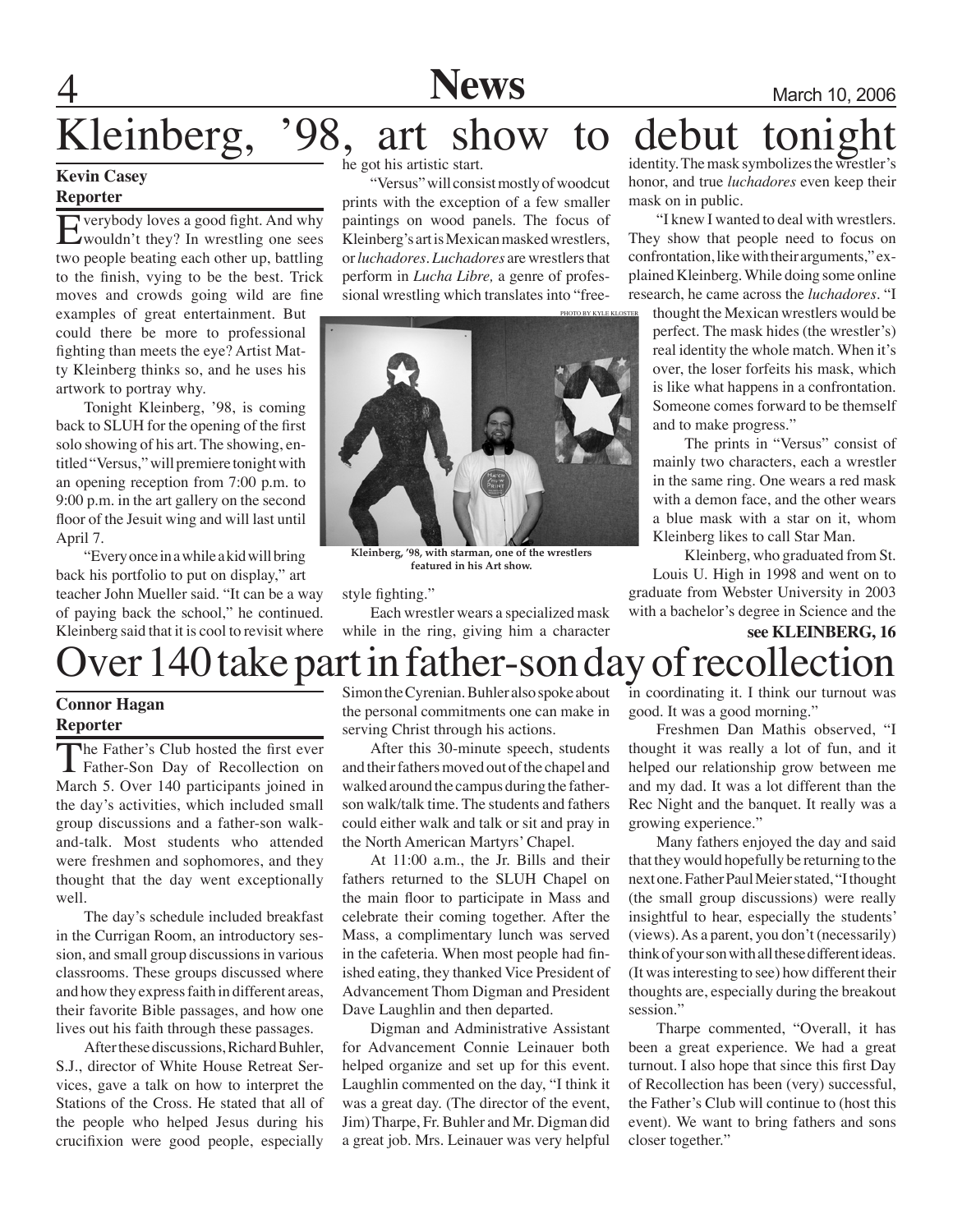## March 10, 2006 **Sports**

## Racquetball takes fifth at Nationals in Salem, Ore.

### **Drew Burkemper Reporter**

The St. Louis U. High racquetball team<br>closed out its '05-'06 campaign with<br>a trak to Salam Ora for the Mational High a trek to Salem, Ore. for the National High School Championships from March 2-5. With visions of a team trophy, the squad left St. Louis last Wednesday night with matches scheduled to begin on Thursday afternoon. The trip featured a late-night breakfast at Denny's, carousing in the hotel (sometimes too loudly for the other guests), slim survival on Oregon roads, and tons of racquetball. The Jr. Bills ended up taking up fifth place overall, with a total of 543 points, 657 points behind the winners from Beaverton, Ore.

The tournament was set up in Olympic format, where each player is guaranteed three matches. The results of the first two matches determined the bracket that the player was entered in for the remainder of the tourna-

### **Justin Rottger Core Staff**

Look southwest, Jr. Bills. A new era be-<br>
gins for the athletic program here at<br>
St. Louis JJ. High and the baseball team St. Louis U. High, and the baseball team will certainly reap the benefits of Vision 2000. Despite an early exit from the playoffs in 2005, the varsity baseball team greatly anticipates their first ever season where home games will be played on campus.

Last year, the Jr. Bills suffered a heartbreaking 5-3 loss in their sectional matchup against conference rival Chaminade. Many of the strong contenders in the state tournament failed to win their district or lost in their sectional game, and 2004 state champion Vianney did not make it out of their district. It seemed as if SLUH would waltz down a gilded road to Taylor Stadium in Columbia, but a gutsy pitching performance by Chaminade's Andrew Wurdack left the Jr. Bills hanging their heads after the loss, leaving them to think about what could have been. SLUH finished with a 19-7 overall record and a 5-3 record in the MCC, which included a win over DeSmet for the first time in five years; they actually beat them twice

ment. Winning the first two matches placed a player in gold, the best bracket. A first round win and a second round loss landed a player in the blue bracket. A first round loss and a second round win put a player in the red bracket, and two losses put a player in the white bracket. Each team entered one player in the 1-5 seeds and as many as desired in the No. 6 seed. Each seed contained all of the division colors, and team points depended on both the seed of the player and the color of the bracket they were playing in.

Justin "Spicy" Langan was the No. 1 seed for the Racquetbills and looked to use his victory at State as a springboard for Nationals. Langan had a bye in the first round and lost his second round match, sending him to the blue bracket. Langan played very well in the blue bracket, making the semifinals before losing. The third place match was an intense, back and forth match between Langan and last year's No. 2 national champion. In the end, Langan wound up the loser and in fourth place in blue.

Jason Rusch looked to put his State performance behind him and earn valuable points for the Anti-Oregonbills. Rusch also had a first round bye and played excellently in his second round match, winning in convincing fashion. That's where the run ended. Rusch found himself up against the No. 2 seed in his bracket and could not muster a miracle, ending his singles action.

Langan and Rusch entered the top doubles division together where they hoped to play well and amass a large point total. They played well, but received no points. In one of the most exciting matches of the Jr. Bills' tournament, the pair nearly pulled out a win in their first match, but eventually fell a tough Watertown, S.D., team.

Mike Guilfoy played in the No. 3 division for the Minivannedbills. Guilfoy lost his first match and won his second. Finding himself in the red bracket, Guilfoy domi

**see OREGON, 12**

### Basebills warm up for '06 season in new home

last season, which had not been done in 12 years.

Even after graduating ten seniors from last year's team, head coach Steve Nicollerat will look to ten new seniors to lead the team this season.

Those seniors include Tony Bertucci, who serves as the ace of the pitching staff. Bertucci spent last season at the varsity level, making eight appearances and starting one game. Bertucci was 0-1 with a 5.40 ERA in 11 2/3 innings pitched.

"The younger guys really look up to us. I think it's important that we set the tone and let everybody know that for us winning depends on what we do in practice," Bertucci said.

Other senior hurlers include Steve Gropler, Tony Mattera, Jared Saeger, and Nick Wingbermuehle.

"As a senior on a young team with not a lot of experience, we need to step up and guide the sophomores and juniors," Mattera said.

Saeger agreed, saying, "It's my third year being up (on varsity) and knowing how everything goes, and we can help the younger guys."

Saeger was originally brought up as a

pitcher early in his SLUH career, but he has also played third base and was primarily the team's designated hitter last season. He is also one of three left-handed batters on the team at the moment, batting .348 last season with 23 hits in 69 at bats, driving in 16 runs.

Despite only combining for ten total innings last season, these four pitchers will be called upon to contribute on the mound.

Offensively, look for a steady lineup that should be able to put the ball in play. Alex Primo will be feisty in the box and will also hurt opponents with his speed. Mike Beal, who does a great job at pulling the ball to left field, will be a source of power. He is also steady defensively and can play second base, shortstop, or third base.

The team also welcomes back junior Mike Quinlan, who suffered a shoulder injury early last season, causing him to miss the entire season.

"Towards the start of the season, I had been throwing a baseball and starting to get back into (the game), so right now in terms of throwing the ball, I don't have the same strength I used to. I'm still trying to get my feet to go with my arms so I can move through the ball toward the plate," Quinlan

**see SOUTH AFRICA, 12**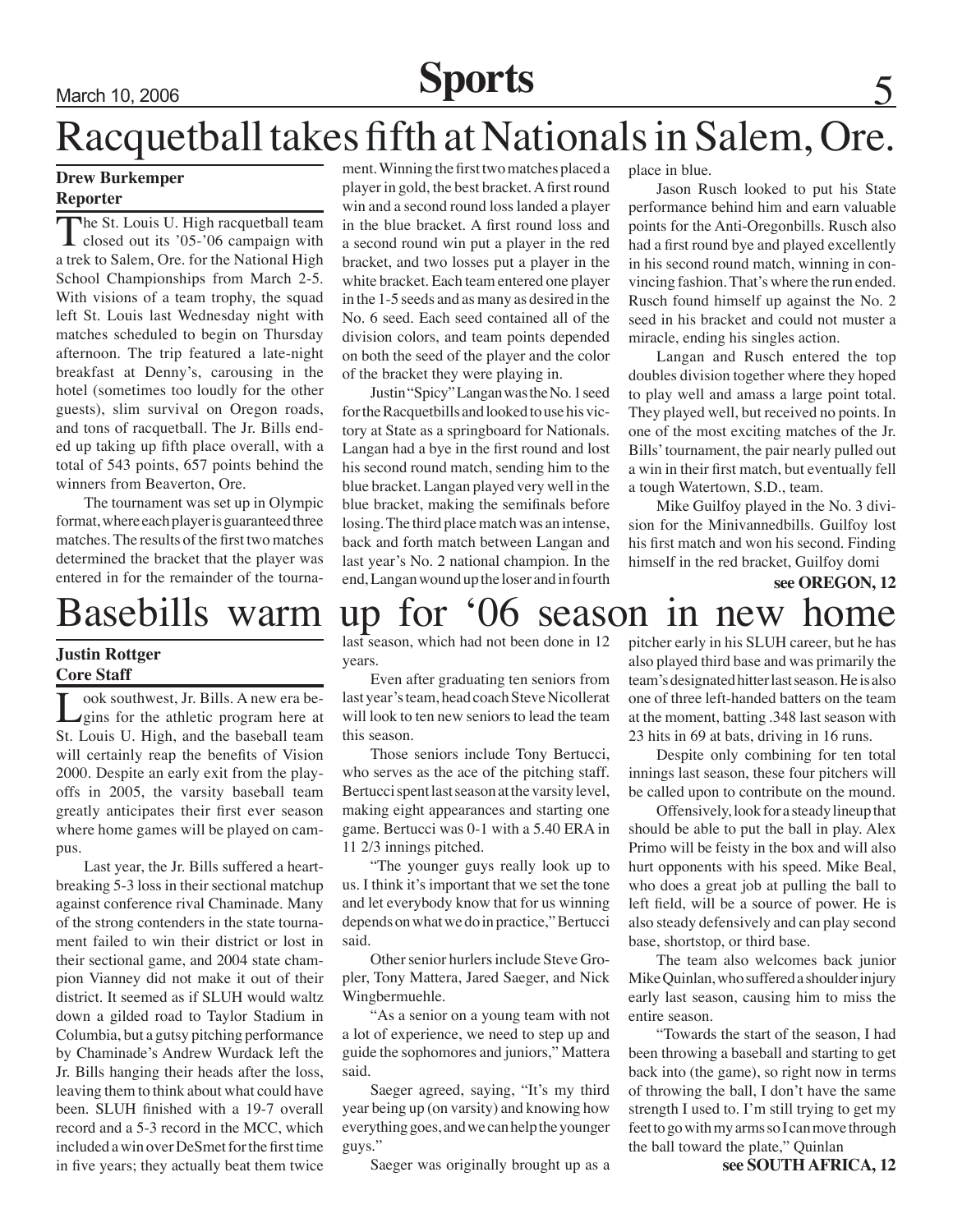### **Sports** March 10, 2006

## Racquetball takes fifth at Nationals in Salem, Ore.

### **Drew Burkemper Reporter**

The St. Louis U. High racquetball team<br>closed out its '05-'06 campaign with<br>a trak to Salam Ora for the Mational High a trek to Salem, Ore. for the National High School Championships from March 2-5. With visions of a team trophy, the squad left St. Louis last Wednesday night with matches scheduled to begin on Thursday afternoon. The trip featured a late-night breakfast at Denny's, carousing in the hotel (sometimes too loudly for the other guests), slim survival on Oregon roads, and tons of racquetball. The Jr. Bills ended up taking up fifth place overall, with a total of 543 points, 657 points behind the winners from Beaverton, Ore.

The tournament was set up in Olympic format, where each player is guaranteed three matches. The results of the first two matches determined the bracket that the player was entered in for the remainder of the tourna-

### **Justin Rottger Core Staff**

Look southwest, Jr. Bills. A new era be-<br>Legins for the athletic program here at St. Louis U. High, and the baseball team will certainly reap the benefits of Vision 2000. Despite an early exit from the playoffs in 2005, the varsity baseball team greatly anticipates their first ever season where home games will be played on campus.

Last year, the Jr. Bills suffered a heartbreaking 5-3 loss in their sectional matchup against conference rival Chaminade. Many of the strong contenders in the state tournament failed to win their district or lost in their sectional game, and 2004 state champion Vianney did not make it out of their district. It seemed as if SLUH would waltz down a gilded road to Taylor Stadium in Columbia, but a gutsy pitching performance by Chaminade's Andrew Wurdack left the Jr. Bills hanging their heads after the loss, leaving them to think about what could have been. SLUH finished with a 19-7 overall record and a 5-3 record in the MCC, which included a win over DeSmet for the first time in five years; they actually beat them twice

ment. Winning the first two matches placed a player in gold, the best bracket. A first round win and a second round loss landed a player in the blue bracket. A first round loss and a second round win put a player in the red bracket, and two losses put a player in the white bracket. Each team entered one player in the 1-5 seeds and as many as desired in the No. 6 seed. Each seed contained all of the division colors, and team points depended on both the seed of the player and the color of the bracket they were playing in.

Justin "Spicy" Langan was the No. 1 seed for the Racquetbills and looked to use his victory at State as a springboard for Nationals. Langan had a bye in the first round and lost his second round match, sending him to the blue bracket. Langan played very well in the blue bracket, making the semifinals before losing. The third place match was an intense, back and forth match between Langan and last year's No. 2 national champion. In the end, Langan wound up the loser and in fourth

place in blue.

Jason Rusch looked to put his State performance behind him and earn valuable points for the Anti-Oregonbills. Rusch also had a first round bye and played excellently in his second round match, winning in convincing fashion. That's where the run ended. Rusch found himself up against the No. 2 seed in his bracket and could not muster a miracle, ending his singles action.

Langan and Rusch entered the top doubles division together where they hoped to play well and amass a large point total. They played well, but received no points. In one of the most exciting matches of the Jr. Bills' tournament, the pair nearly pulled out a win in their first match, but eventually fell a tough Watertown, S.D., team.

Mike Guilfoy played in the No. 3 division for the Minivannedbills. Guilfoy lost his first match and won his second. Finding himself in the red bracket, Guilfoy domi

**see OREGON, 12**

### Basebills warm up for '06 season in new home

last season, which had not been done in 12 years.

Even after graduating ten seniors from last year's team, head coach Steve Nicollerat will look to ten new seniors to lead the team this season.

Those seniors include Tony Bertucci, who serves as the ace of the pitching staff. Bertucci spent last season at the varsity level, making eight appearances and starting one game. Bertucci was 0-1 with a 5.40 ERA in 11 2/3 innings pitched.

"The younger guys really look up to us. I think it's important that we set the tone and let everybody know that for us winning depends on what we do in practice," Bertucci said.

Other senior hurlers include Steve Gropler, Tony Mattera, Jared Saeger, and Nick Wingbermuehle.

"As a senior on a young team with not a lot of experience, we need to step up and guide the sophomores and juniors," Mattera said.

Saeger agreed, saying, "It's my third year being up (on varsity) and knowing how everything goes, and we can help the younger guys."

Saeger was originally brought up as a

pitcher early in his SLUH career, but he has also played third base and was primarily the team's designated hitter last season. He is also one of three left-handed batters on the team at the moment, batting .348 last season with 23 hits in 69 at bats, driving in 16 runs.

Despite only combining for ten total innings last season, these four pitchers will be called upon to contribute on the mound.

Offensively, look for a steady lineup that should be able to put the ball in play. Alex Primo will be feisty in the box and will also hurt opponents with his speed. Mike Beal, who does a great job at pulling the ball to left field, will be a source of power. He is also steady defensively and can play second base, shortstop, or third base.

The team also welcomes back junior Mike Quinlan, who suffered a shoulder injury early last season, causing him to miss the entire season.

"Towards the start of the season, I had been throwing a baseball and starting to get back into (the game), so right now in terms of throwing the ball, I don't have the same strength I used to. I'm still trying to get my feet to go with my arms so I can move through the ball toward the plate," Quinlan

**see SOUTH AFRICA, 12**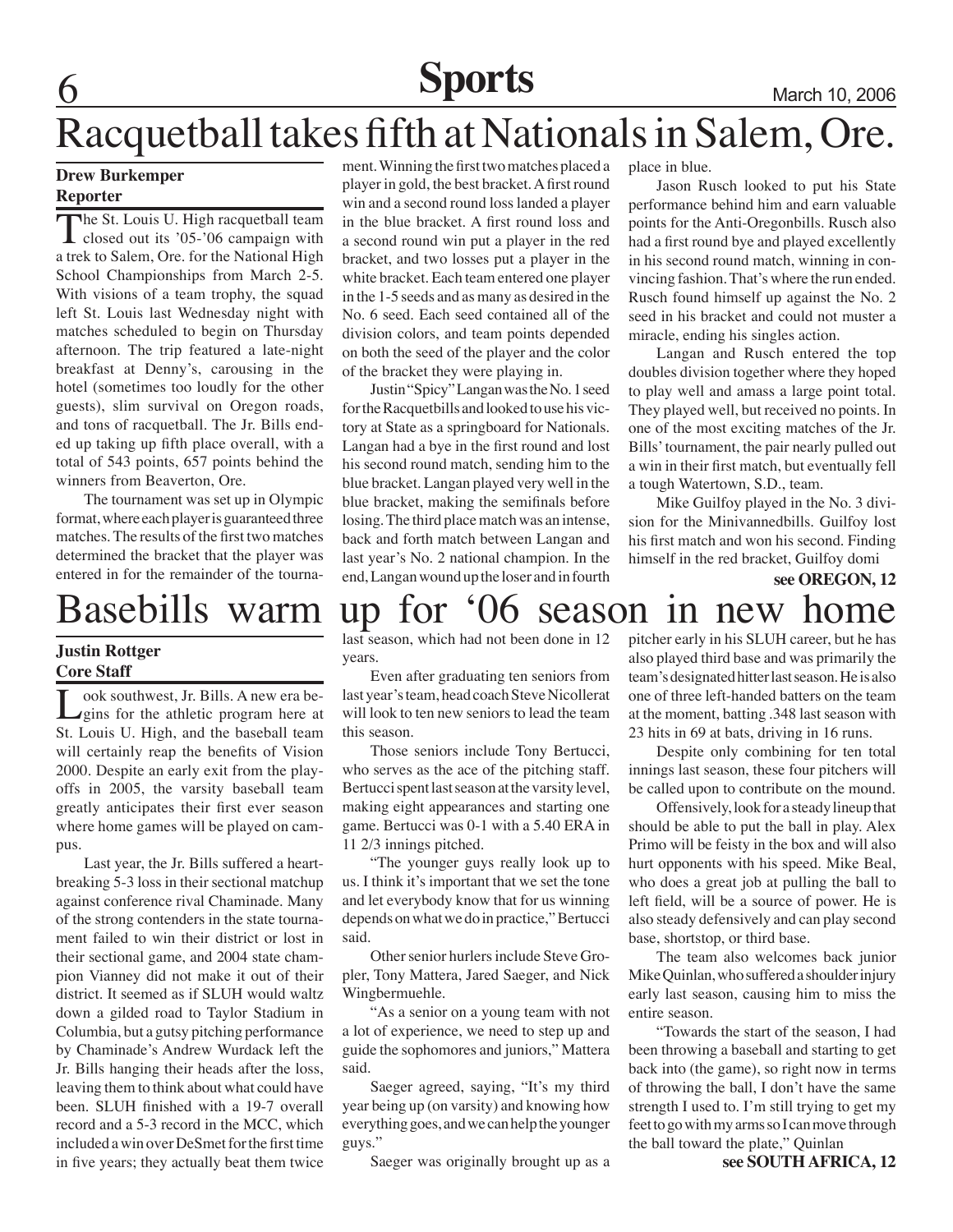## March 10, 2006 **Sports**

### LaxBills look to improve upon last year's 11-11 record

### **Mike Eilers Reporter**

The long-anticipated beginning of the lacrosse season is fast approaching as the street of the street of the street street. teams from all over the area began strapping on their pads for another season of nail-biting finishes and huge blowouts. Being fast-paced and extremely physical, lacrosse games are often high-scoring contests filled with big takedowns and quick scoring.

As St. Louis U. High head coach Ron Kelam describes it, "Lacrosse is like nothing else. It combines physicality with finesse and speed, creating a unique sport. It allows athletes of all sizes to contribute to the success of the team."

This year SLUH looks to improve on last year's11-11 record. The '05 squad reached the playoffs, avoiding becoming the first SLUH team not to qualify, but lost to a good Parkway South team in the first round. This year's team wishes to improve that record

and delve much deeper into the playoffs. However, the team did lose some outstanding players last year with the graduation of All-Conference selections Phil Hof and Larry Howe and Academic All-American Joe Hof. Hoping to lead that effort are 13 returning players, including 11 seniors, who will use their varsity experience to fill the gaps and guide the team toward its quest for a state title.

Kelam expressed the goal of team as "solidifying the SLUH lacrosse program as one of the premier teams in the area."

The school has responded warmly to the program over the past three years with Kelam as coach, as he has helped the team improve each season. Last year the Laxbills called the SLUH Stadium home for all of their home varsity games for the first time. This year, the school has allowed full access to Compton Drew and the stadium for games and practices. The school has gone out of its way to hold meetings with parents and players to go over goals and expectations of the club.

Each year the program grows and builds on the success of the previous season.

The Laxbills will compete in a pre-season Jamboree at Soccer Park tomorrow to prepare for the regular season, which begins on Tuesday against Webster. SLUH will join perennial powerhouses MICDS, DeSmet, Lafayette, CBC, and Kansas City's Rockhurst in the afternoon pool at Soccer Park. The Jamboree will consist of one 25-minute game against each of the other competitors. While these preseason games do not count towards a playoff berth, they will help set the tempo for the rest of the year, especially because SLUH will be playing against some of the other possible contenders for the state championship.

The regular season for the varsity lacrosse team will begin on Tuesday, March 14 against Webster at 6:30 p.m. in the stadium. Even though the games are in the stadium, admission is free for everyone, so come out and bring your friends.

### Track hopes to best last Seniors anticipate leading year's third-place

### **Matt Lawder Reporter**

W ith the finishing touches being put on the brand-new track stadium, the St. Louis U. High track team is gearing up for what it has no set the heat second in its history. Each what it hopes will be one of the best seasons in its history. Fresh off a third-place team finish at last year's state meet, the highest finish in the team's history, head coach Jim Linhares hopes to repeat last year's success.

Bringing back all but one-point scorer from last year's state squad, Linhares believes, "We have the potential to be a top contender in the state." Linhares knows, though, that a state title won't come easily. "In terms of talent, it's the best squad we have ever fielded, but there is still a lot of work to do. We need to build some depth and not rely so heavily on our top guys," Linhares said.

With a team of over a hundred athletes, some new talent will hopefully emerge to fill in the few gaps that remain on the varsity level. With new coach DeJuan Adams, the sprint squad looks to strengthen itself this year by adding several first year seniors and some talented new underclassmen recruits to its already stellar onetwo punch of Paul Chaney and Stephen Simmons, who were both big point scorers at the state meet last year.

The distance squad, the only other squad with a returning pointscorer in Ben Murphy-Baum, hopes to have several highly competitive runners going after the top teams. Distance coach Tim<br>see SWIFT, 14

# finish Spikebills to state in '06

### **Rory Faust, Andrew Schroeder Reporter, Sports Editor**

The St. Louis U. High volleyball squad started up the season last week with the usual hype and excitement that accompa-<br>mise the prejus graph: bigheff. The term lashed promising as the nies the spring sports kickoff. The team looks promising as the Volleybills return six varsity players and bring up three juniors as well as a sophomore.

Kevin Heine and junior Murphy Troy, two of the most dominant hitters in the state, look to pose as the Jr. Bills' intimidation factors. Heine is an Ohio State recruit for volleyball, and Troy is a towering junior. The Killbills are also led by seniors Dave Bosch, Joe Holloran, Brian Schneier, and Joel Westwood.

Westwood is confident about the team's potential. "We have people on our bench who would start on any other team in state except maybe Vianney. We have the talent to win everything if we put it all together, but Vianney and Oakville will pose threats. We still have a lot of work to do, but we definitely have the tools," he said.

Head coach Paul Scovill is back for another year at the helm, and Terry Quinn has returned from last season's hiatus to assist Scovill.

"Expectations are high. We have a senior-laden group and some talented juniors, so we should do well. Vianney's still number one, and Oakville and CBC will be tough, but we should hold our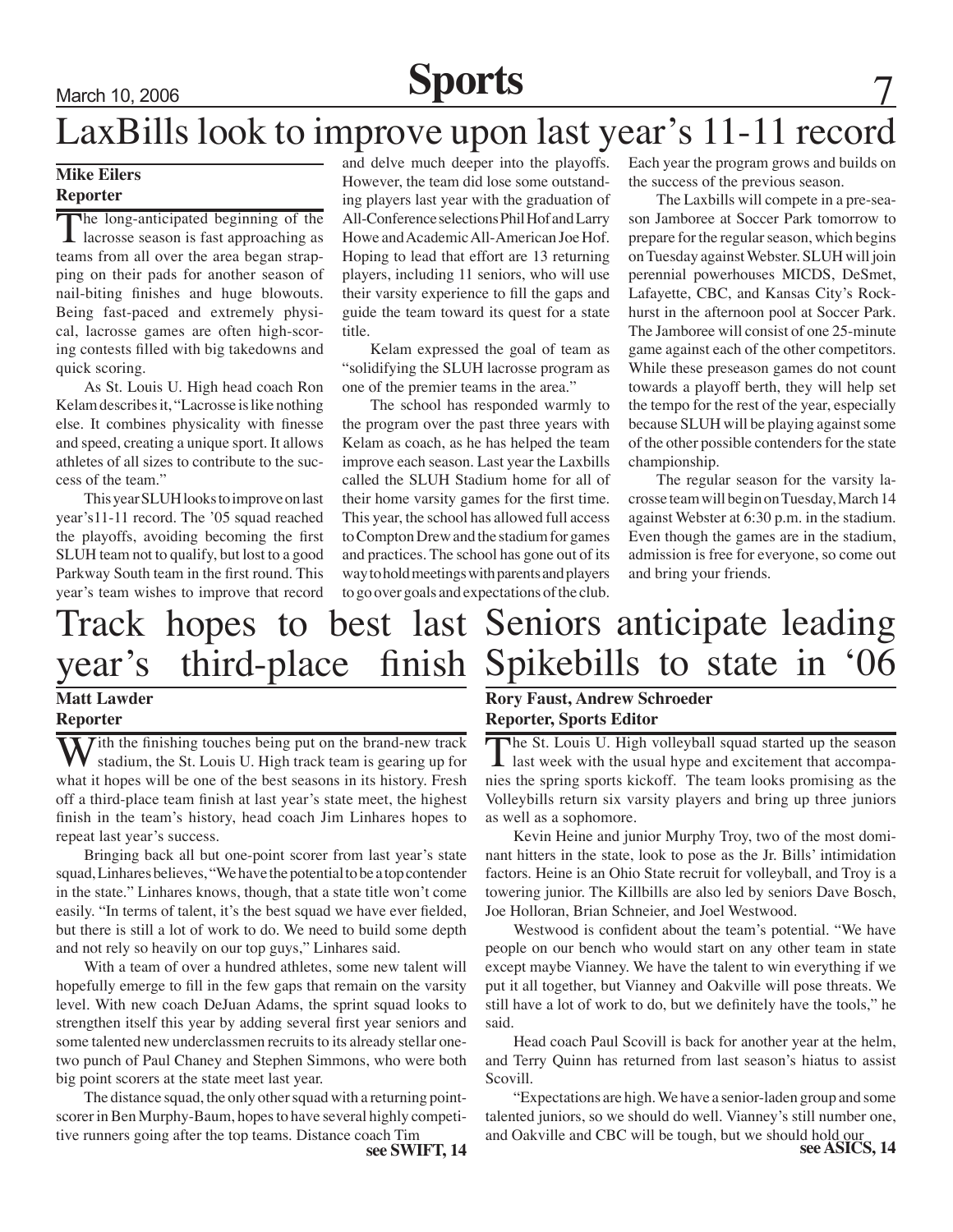## **SHEEP**

(from 1) accountability of homeroom representatives. However, it remains far from the ideal of a student government with the authority and organization to communicate concerns between students and administrators.

Any student government trying to represent student voices in a school must shift its focus from primarily organizing social functions to addressing issues facing the student body, and many schools have tried to facilitate student advocacy. Chaminade, for example, recently established a house system resembling that of Hogwarts in lieu of a conventional student council. The new system divides the student body into 5 houses, each with two captains; the council of the 10 house captains makes up the executive student government body. However, the new structure has created a student bureaucracy with many planned effects and fewer results.

House captain Colin Gerker commented, "(The house system) has the perfect intentions of creating a great family in the school, ... but the deans aren't looking at what the students want. There are a lot of really good things about it, … and the administration is amazing with catering to the students' wants and needs, but the students never have time to think about what they want or need." Gerker attributes the lack of time to the responsibility of the captains to organize not only house activities but also school-wide activities. He continued, "Right now, it is ten captains going different directions, and without a central voice, the students are kind of lost."

Cor Jesu Academy has frequent informal communication between students and administrators that supersedes a formal system that would likely be less effective. "(Cor Jesu principal Sr. Sheila O'Neill) has a lot of good communication with students. Students are always going into her office to talk," Cor Jesu student council president Kate Seabaugh said. She continued, "I'm sure kids want to be involved (in administrative decisions), but like lots of other things, talk doesn't go as far. Only a small percentage of people would follow through."

MICDS and John Burroughs have comparatively expansive student governments that address issues ranging from social gatherings and spirit events to student discipline and curriculum decisions. At both schools,

the current student government systems are nearly autonomous and have existed for over a decade with little modification.

According to Director of Student Activities Judy Horrell, the current MICDS Student Council system resulted from the revision of the student constitution in the early 1990s. The revision created a system consisting of two co-presidents, one male and one female, elected from the student body at large, a class president and four class representatives from each grade, and the heads of the four student committees. Composed of ten students each, the four committees are Community Service, Athletics, Activities, and Honor. The Community Service, Athletics, and Activities committees organize events and attempt to increase student participation in their concentrations; proposals by the committees rely on the cooperation of committee members and volunteers from the student body and Student Council.

In contrast, the Honor Committee deals directly with punishment and discipline. When a student breaks a rule and is referred to the dean of his or her grade for disciplinary action, the dean meets with the Honor Committee to set a date for a hearing. At the hearing, the Honor Committee listens to the facts of the case, decides on the guilt of the student, and later comes up with a recommendation for punishment, which they then give to administrators. This process is invoked for all disciplinary actions, including those for serious transgressions like plagiarism.

The Student Council meets every other Wednesday for an hour before school to hear proposals from the different committees as well as issues which students have brought before their class representatives. The Student Council can vote on proposals and pass accepted measures to administrators for consideration. Council members also interview and evaluate prospective teachers and are currently reviewing the curriculum with faculty for the ISACS self-study accreditation program. Commenting on the openness of administrators to student proposals, MICDS Student Council co-president Jeff Coe said, "It depends a lot on who controls the issue. There are some issues which are controlled by the Board of Directors, which we don't have a lot of contact with. … (But the administrators) definitely take things into consideration. A lot of times, you get to know people you

can go to to get things done immediately." Coe continued, "People are obviously glad Student Council exists. People realize that they can get things done pretty easily if it is reasonable." Although the MICDS student council often tackles smaller issues such as complaints about cafeteria food, they have also addressed larger issues such as popular demand for a student lounge and the recent disenfranchisement of eighth graders in the high school elections.

John Burroughs has a similar student government; however, their system is separated into just two bodies: the Student Congress, composed of a student body president and the president of each grade, from seventh to twelfth, and the Student Court, composed of a Chief Justice, two senior justices, and a single justice from each of the other grades. According the Student Congress president Kate Jennison, the John Burroughs Student Congress organizes all student events hosted by the school and freely addresses student concerns.

"As a Student Congress, you can decide what you want to talk about. If you want to create a fun environment and community for the students, you can focus on that. If you want to fix problems you see, you can focus on that," Jennison said. She continued, "In terms of changing rules or modifying rules, that's controlled by the Student Congress. … (However), to change anything major is tough. The Congress is constantly busy in terms of organizing functions, (and to change things) you have to go through the principals and the headmaster and have a majority vote in the Student Congress."

A major change that the John Burroughs Student Congress recently undertook was a revision of the honor code. In the plagiarism section, the code had read that students aware of cheating had to turn in the offending students. The Student Congress felt that that part of the code was unfair and after discussion held a school-wide vote on the issue. As a result of the vote and meetings with administration, the Student Congress changed the wording to read that students aware of cheating must confront the offending student, but do not have to turn the student in.

The Student Court at John Burroughs is confined to smaller transgressions, such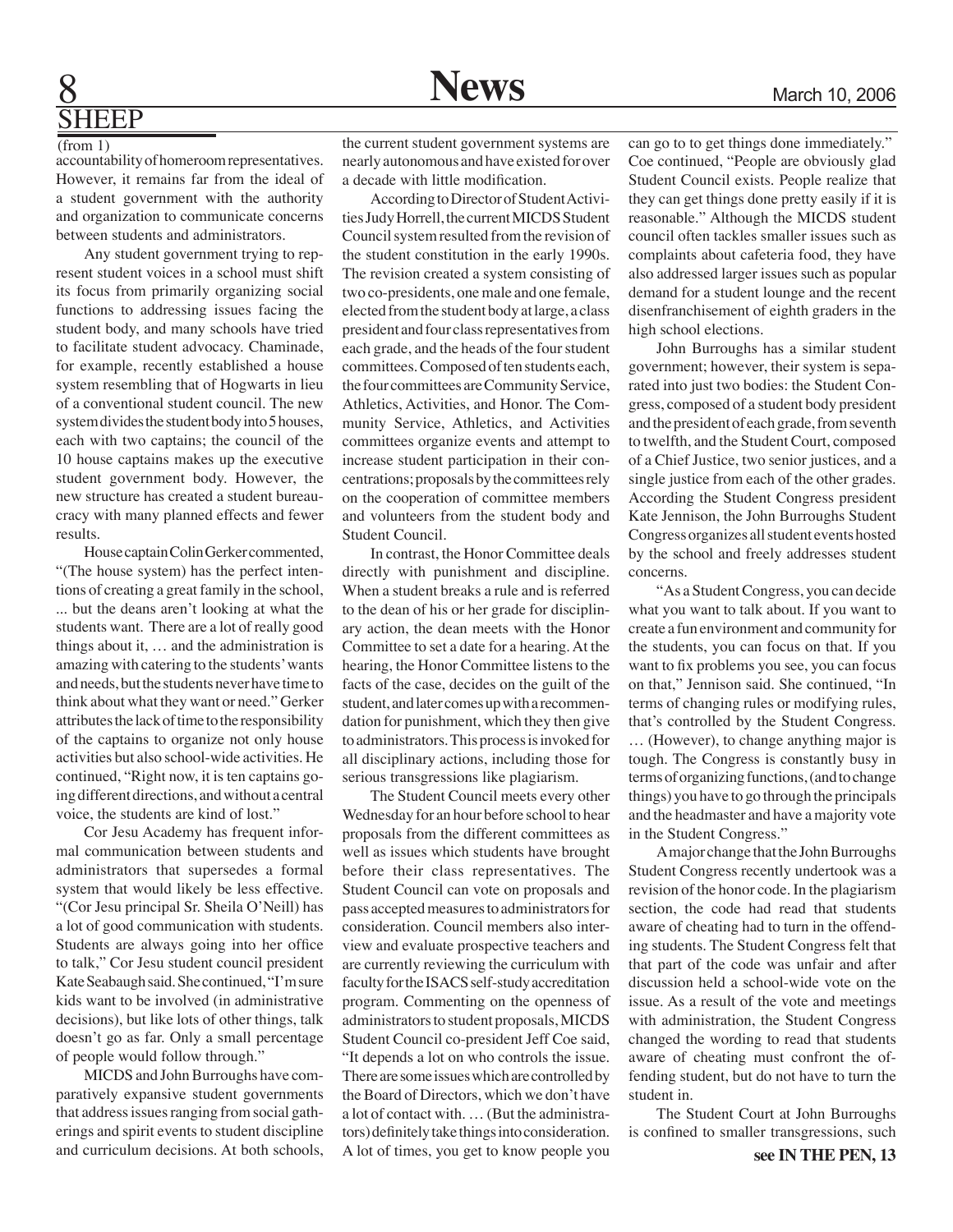### Corned Beef, not Irish Bacon: "It's just not the same"

### **Seth Clampett Features Editor**

As someone who wasn't raised in an Irish setting or with an Irish heritage, I've always felt indifferent towards St. Patrick's Day. I always thought of the day as a day for which people have seemingly pointless traditions and during which people who aren't Irish can pretend that they are. When I finally decided to learn something about the meaning behind the day and why they have those traditions, I found out how wrong I had been.

For Olive Hagen, mother of senior Killian Hagen, St. Patrick's Day has been a large part of her life because of those traditions and that history in Irish culture. Hagen grew up in Mitchelstown, a small town in County Cork, Ireland where they celebrated St. Patrick's Day much differently than it is celebrated here. For one thing, the holiday was a national holiday and was celebrated more

as a Catholic holiday. Everything, from businesses to schools, was closed that day, and time was supposed to be spent with family and friends.

On a typical St. Patrick's Day, Hagen's family would go to Mass, maybe watch the small parade in her town if they had one, and at noon eat a meal of Irish potatoes, cabbage, and bacon, which was followed by apple pie and usually tea. In the afternoon they would see concerts of traditional Irish music, singing, and Irish dancing and would spend the rest of the night with family and friends. Hagen's family also owned a pub, so they would invite a few friends for a few hot toddies and music making.

As a child, Hagen looked forward to St. Patrick's Day because,"as a kid, you get the day off from school, and when you're young that's all you think about. But it was always a lot of fun because you would look forward to being with all your friends and family, and you might see some of your cousins that you hadn't seen for a long time. They would come and visit on a day like that. You'd always get fun out of the concerts and the parades because people would dress up and that. It made it exciting all the time because you never know with the Irish."

Coming from a tradition where St. Patrick's Day was a family holiday centered on the Church and traditional Irish culture, Hagen was exposed to the American version of that holiday when she lived in New Orleans. She found the American version quite different.

As Hagen said, "I found it very different when I came to the United States because they were throwing cabbages and Irish potatoes and drinking green beer. I didn't know what to make of that. I was like, 'My God, what is this?' I found it unusual because we didn't throw things in Ireland. I guess when you're here, you have so many different people from different countries, so I guess you're competing against the Italians and the Germans and all the different nationalities so they say, 'Of course, Irish people have potatoes and cabbage,' and of course here they serve corned beef and cabbage,

which isn't the same as Irish bacon and cabbage. It's just not the same."

However, Hagen found that everyone still loved the holiday and loved Irish people. "I found it very amusing that so many people here in the United States were so happy to say they had Irish background, so I think they find the Irish a lot of fun. Good company."

After experiencing St. Patrick's Day both here and in Ireland, Hagen related the differences to the culture in both countries. Hagen said, "I think the difference in Ireland … it's more family oriented and that because it's a very homogeneous country. I think that it meant a lot more when you're with all Irish people and not different nationalities. America's a melting pot. Ireland is a homogenous country, and that's a huge reason. We all believe in the same things, and we're all very Catholic. I think that had a lot to do with it. We're all into the Irish music, Irish traditions, and the Church, and that's

> different here (in the U.S.) where people are partly Irish or saying they're Irish or wanting to be Irish."

> When Hagen settled down and began raising a family, she attempted to bring her St. Patrick's Day traditions to her new life.

> Unfortunately though, some traditions have given way simply because she does live in the United States. Hagen cooks corned beef and cabbage instead of Irish bacon simply because it isn't available here. She does, though, meet with a group of Irish people around the holiday and eat Irish food, listen to Irish music, and have a good time. Hagen said, "We can talk about what all our tradi-

**Olive Hagen and her son Killian.**

tions were and how things have changed. We enjoy ourselves here. You make the best of where you live. When the Irish get together, there's never such talking and laughing and sing-songing."

Her son Killian experiences some of that Irish culture on St. Patrick's Day because his mother does try to preserve the traditions she grew up with. According to Killian, "We always do something like eat dinner together. It's like another normal day only that we are a little more proud of being Irish. We tell stories and spend time together. It's really interesting for me."

According to Hagen, storytelling is a big part of her culture. She grew up in a pub where people exchanged stories all the time, and in her large family they swap new stories and remember old stories whenever they get together. In keeping with that tradition, especially on St. Patrick's Day, Hagen relates stories of her childhood to share a part of her history and convey a little bit of Irish culture as well.

Hagen joked about one of her favorite stories: "We talk about things that happened when we were young. We were one of nine kids, so the boys were always playing pranks on our parents. My parents had a pub and a wholesale company, and my mother would go to Cork City, which was 32 miles away, and they had a company

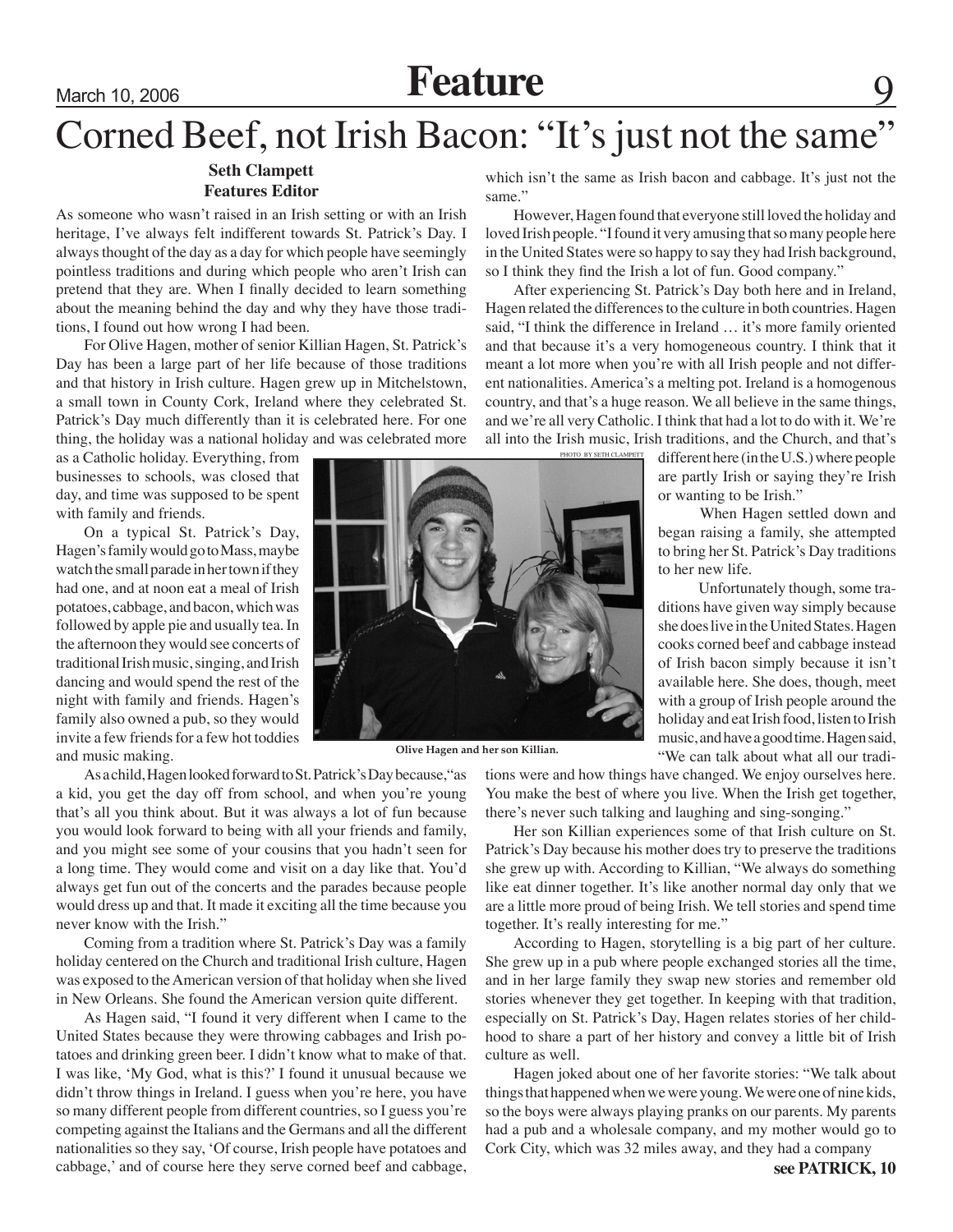### PATRICK

#### (from 9)

there that was a huge company that sold to wholesalers. They had things you would sell to smaller stores. The guy who was the general manager there supposedly called my house one Monday morning and said to my mother that she had won this huge prize and could she come pick it up. The fact was that it wasn't the guy from (the company), it was one of my brothers who went across the road to the phone booth.

"So she went 32 miles and 32 back and of course the boys, they were burstin' and dying, laughing. She didn't know so she went up

to Cork City, and she said to the guy, 'Hello Mr. O'Brien, how are you? Thank you for that phone call. I'm so excited,' and he said, 'What are you talking about?' Her mind clicked immediately and she thought, 'My God, it's one of those boys.' But, she did her business for the day and came home. She was very smart because she walked in the door and they were dying inside. She never pretended, and she never said a thing. She just went about her business. Later, we asked her about it and she said, 'I knew that they did it, but I wouldn't give them the satisfaction of saying a word."

Hagen has wanted to preserve the holiday as she knew it, but she is realistic. As she said, "I think you can try, but it would be hard. It

would be similar, but it's never going to be the same. You live in a different country and a different culture. Ireland has its own way of doing things and is a totally different atmosphere. You'd like to be able to do that, but you can't, so you do the next best thing."

#### (from 6)

… you know …" Shannon trailed off. Shannon had to leave the interview a short time later.

Ross felt differently about the situation. "Unfortunately, I almost lost it for the faculty when I blew the whistle a little prematurely with 1.1 seconds left. All the faculty was mad at me. I helped out the seniors pretty well there. That game should've ended," he said.

Ross continued, "It's a situation being a referee, if you call something one way, one side's gonna be upset, the other will be happy. If you call it the other way, their side's gonna be happy, the other will be upset. I guess I just did a poor job, and I probably won't be invited back." Ross concluded.

The big play of the game came from Jim Scariot about halfway through. The seniors worked the ball around the three point arc and found Scariot wide open at the top of the key. Scariot caught the ball, looked around, thought about it for a second, and finally launched a three-pointer. The crowd was silent while the ball was in flight, and they erupted when it found the bottom of the net. The shot pulled the seniors to within one.

"(Psychology teacher Brock) Kesterson was like 'I'm gonna guard you a lot, and I'm not gonna let you shoot.' So I was like, 'Well I'm gonna show him up and show him who's boss,'" Scariot said.

Despite those limitations, Hagen nevertheless tries, and in keeping those Irish traditions, Hagen has kept an open house where anyone can stop by, just as they used to in Ireland. She tries to be hospitable and open with people, essentially being what she describes as Irish. The Irish traditions and Irish heritage have shaped Hagen's life, and, as a result, have shaped her children's lives as well.

ing, "They're very real people. They'll tell you how it is, and I try to be like that as best I can. I've learned a lot of stuff from her about how to treat people. I think I've done a lot of community service

> and can get along with all sorts of people, and I get that from her."

strong, and very down to Earth. They got a sense of humor, and they're very caring and kind. I think that they're not as materialistic, which to me (shows) that people are more important to us. I think that (because) we came from famine in the 1800s, we haven't forgotten what it's like to be hungry. I think they give a lot more. They haven't forgotten where they came from, and I think that's shaped me as a person.

ent country, you're aware of a lot more things about people, and you're more open and willing

learn to give back to society. To me that's really important. I know somebody up the road that needs something, I'm going to make sure I call them, or if somebody needs help, I think you've got to be there for other people. I think being Irish you learn to deal with NOT FAIR all kinds of people."

> Unfortunately the points, and, more importantly, momentum provided by Scariot's three-ball were not enough to carry the seniors. In fact, Scariot's bomb was the only three-pointer the seniors could muster the entire game and one of the few outside shots made.

> "Our outside shooting was a little questionable, but our big men got the job done," said Schneier, a big man himself.

> Team captain R. David Steitz agreed. "We didn't make as many shots as we did in the past, and there were a couple kids that showed up that haven't played with the rest of the team. It kind of threw off our rhythm a little bit," he said. "But you know, the old guys, they're big. They're bigger than us. They've got some more fat. They've got some more muscle, maybe. They overpowered us down low with their presence I think," he finished.

> One of the aforementioned players who showed up just to play the faculty, Jim Sansone, summed the game up quite well. "I thought the game was a classic tale of two powerhouse squads in an epic battle, and unfortunately, they just trumped our Scariot with a Kesterson," he said.

> Although the seniors could not get the job done, there is rumor of a rematch in the near future. Senior homeroom M118 looks to avenge the faculty's "fluke win," as described by spectator Geoff Miller, and restore some dignity not only to their homeroom and the senior class but to the entire student body as well.

Killian summed up what he has learned about being Irish, say-

Hagen said, "I think that Irish people are

 "When you come and live in a differto help. I hope that it's shaped my children to

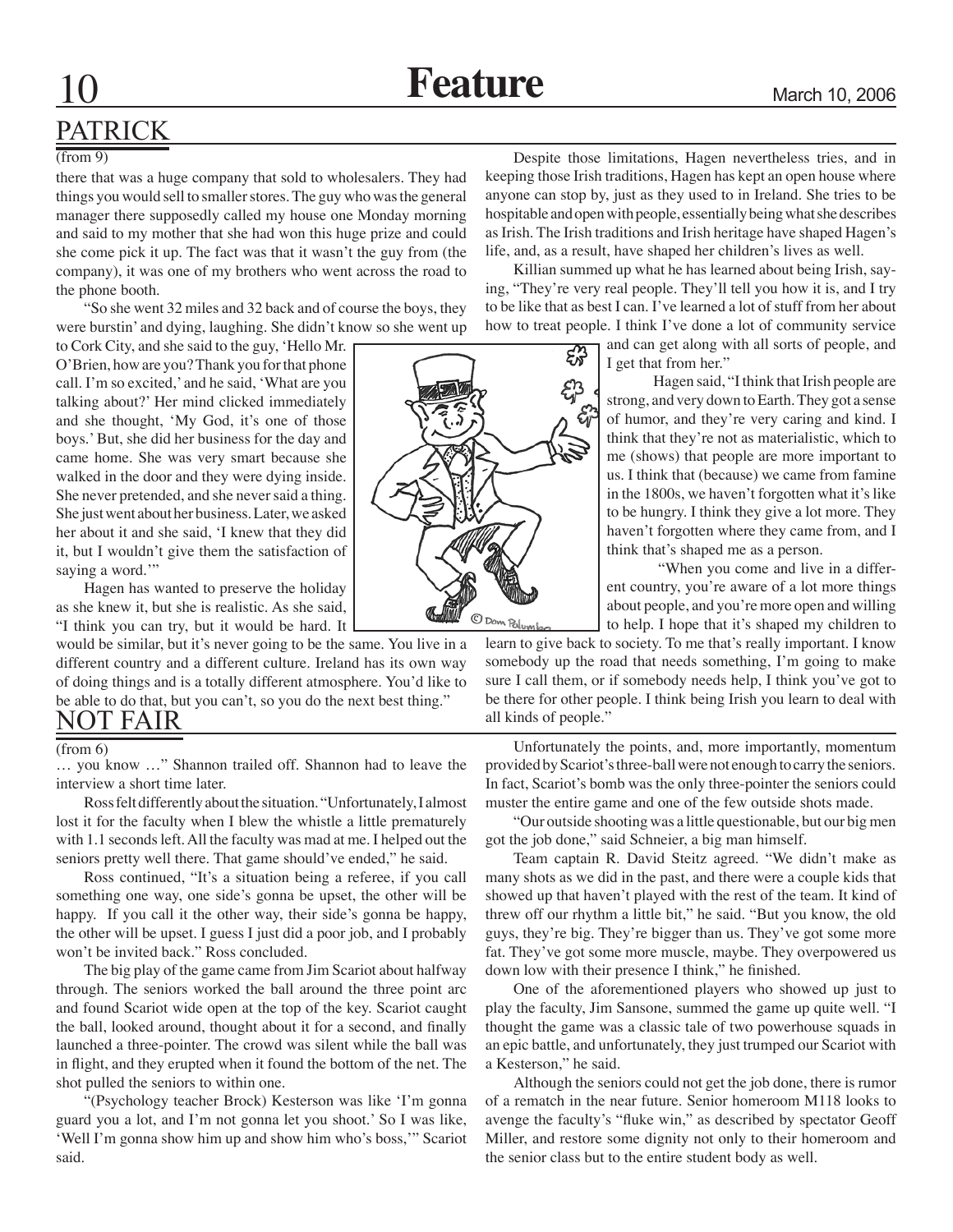

### March 10, 2006 **News** 11 HarvardLawBills tried, convicted by MICDS

### **Tim Glaser Reporter**

The St. Louis U. High mock trial team,<br>representing the State of Missouri,<br>objected its way to easy victory average. objected its way to near victory over a potent No. 2-ranked MICDS team, losing by a point score of 168-157 this past Tuesday in its first round of regionals.

 "I think it could have gone either way," said assistant coach Dan Pelikan, father of junior Nick Pelikan.

 The Statebills strutted into the courtroom around 6 p.m., confident as usual. The lawyer team—comprised of Ben Anderson, Sam Stragand, and Tim Glaser, along with sophomore sensation Michael Mulligan certainly out-objected the Rams of MICDS and constantly kept them off guard. Stragand smothered the witness he cross-examined with a plethora of speculation objections, while Anderson seemed to know every objection in the book and might have even

### **Matt Angeli Reporter**

In a disheartening 26-4 loss, the SLUH<br>Rookbills were ousted from the play-<br>offe by their assess names is the Ballaville n a disheartening 26-4 loss, the SLUH offs by their season nemesis, the Belleville East High School chess club powerhouse.

Senior Jim Scariot was the first casualty for the Knightbills at board five, where he was initially doing great when he trapped and captured his opponent's queen. However, he made a few errors that gave his opponent the victory. After Scariot's loss, Belleville East led the Bishopbills 4-0.

Sophomore Josh Dripps was the second casualty for the Pawnbills at board three. His loss increased Belleville East's lead 10-0. Dripps said, "At first, it was even, but then I dropped my queen."

Chess club president Matt Angeli played what he called "a boring game" at board one, which showcased quiet play and little real fighting for board control. After several exchanges, only rooks and pawns remained, and after several more maneuvers, Angeli's opponent offered a draw. Angeli accepted since he could see no way to win.

With two games left, the team had to win

made up some of his own.

 The MICDS lawyers performed exceptionally, however, and their witnesses received outrageously high scores as well. They gave a stellar opening statement, which received a 9 from one judge, and one of their witnesses somehow received a gift of a 10 from that same judge. They won the ballot, 2-1.

 "I just had the feeling that they were a better team than us," commented head coach Steve Holtshouser, father of sophomore Matt Holtshouser.

 Junior Dan Yacovino once again proved to be a key witness for the Gavelbills, collecting an 8 and a 9. "Yak" played the part of Cano Bailey, a struggling actor. When he stepped down from the stand, the judge said, "Thank you, Mr. Bailey, for that very entertaining testimony." One of the judges actually laughed out loud.

 Not all hope is lost for the Mockerybills, for eight of the twelve regional teams make it to state competition. Ergo, a team needs only to split the ballot, 3-3, or could even possibly make it with a 2-4. See Nightbeat, below, to see how they fared last night against a solid 3-0 Clayton team.

## *PN* Nightbeat

Last night, the JackieChildsbills' State hopes took a severe blow, as they lost to defending state champs Clayton, 196-177. The 3-0 ballot in favor of Clayton all but eliminated the Jr. Bills from state competition when combined with their 2-1 loss to MICDS on Tuesday. Freshman Charles Gerber performed excellently as a witness in the losing effort, scoring double tens. Ben Anderson also pulled out a stellar performance, scoring a ten from a judge as a witness. Witness Tim Glaser said, "We performed well this year. Oftentimes we didn't get favorable scores from the judges, but that's the way the gavel lands."

### Belleville East stops Chessbills' playoff run

both boards three and five in order to win the match, while their opponents needed only to win or draw at one of the two to clinch the victory.

Senior Ben Geisman held a position in which neither his opponent nor he held any real advantage. However, after a few critical exchanges, his opponent won a knight. Down a piece, Geisman quickly succumbed to his opponent, burning any remaining hopes for the team to play at the championship and clinching the victory for the visiting chess team.

Last but not least, the not-foolish-butwise sophomore Stephen Schumacher got himself into an interesting position in which he had a rook and a bishop to his opponent's queen and two extra pawns. Despite his opponent's advantage, his opponent had to go into time trouble to figure out a win. In the end, his opponent punched through Schumacher's Alamo-like lines of defense with his two extra pawns and increased the winning score for the visitors to 26-4.

While the SLUH chess team was disappointed, they had a great season by going 5-5 for the regular season and beating their firstround playoff opponent, against whom they

had only scored seven points in the regular season. The Jr. Bills drew the second round playoff match against an opponent who had shut them out twice during the regular season, forcing a replay playoff match in which they were finally brought down after a rampant attack.

The chess team's repeat appearances in the playoffs the past three years are good signs since the club was resurrected from dormancy just four years ago.

Unfortunately, the SLUH chess team this season will say goodbye to three of its five boards as Scariot, Geisman, and Angeli will graduate this year. Scariot, who just started seriously playing chess this year, has improved over the year and hopefully will keep it up. Geisman has been a solid chess player for the team. Angeli, although he first started at board five three years ago, has worked himself up to board one and this year finished fifteenth at the high school state chess tournament. He looks to continue his career in chess and hopes to be a grandmaster someday.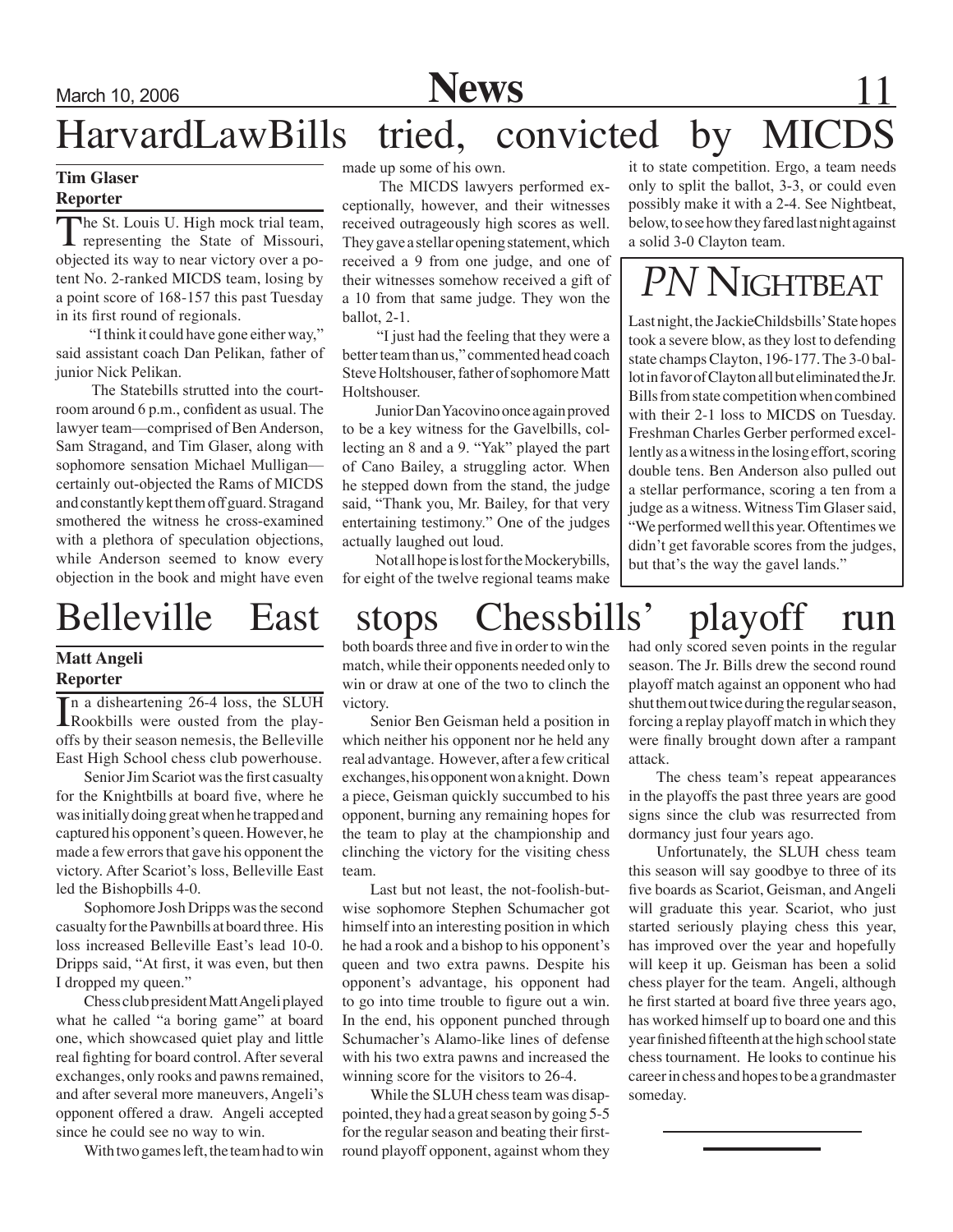# RIFLE

#### (from 6)

two of the best teams in the country when its shooters are at the top of their games. Reinders led the way, shooting a 575, closely followed by Gall (572), Brooks (569), Zelaya (568), and Perkins (567). However, the entire varsity team wasn't having huge days like their captain was. The Quincy squad also took the air competition by a score of 2283 to 2267. The JV Pelletbills took fourth place with a 2256.

After the matches, coach Will Bresnahan said, "The depth of our team has been amazing all year. The way the JV team is challenging the varsity we have very few worries about regaining the Mid-America crown next season."

The freshmen had career days in both matches. Twist shot a 364-0X in the smallbore and a 424 with an air rifle. Nienhaus, channeling the skills of his brother, former rifle team captain Brian Nienhaus, '05, fired a 473-5X smallbore and a 543 air rifle.

This past week, St. Louis U. High hosted **OREGON** 

#### (from 5)

nated his competition en route to winning the bracket.

 The No. 4 seed was junior Ben Brooks. Brooks won his first match and then faced an opponent from Kirkwood, who he had faced several times this season. Brooks, who bested the Pioneer at State, could not conjure a repeat performance and lost, relegating himself to the blue division. Brooks made it to the finals of that division but lost there to take second in the bracket.

Guilfoy and Brooks teamed up as doubles partners for the No. 2 division doubles. The power pair did quite well for the Dennysclawgamebills, making it to the finals of gold, where they faced a stiff Beaverton pair. This pair overwhelmed the Jr. Bills, and Guilfoy and Brooks placed second.

 Playing at the No. 5 seed was senior Mike Laurentius. Laurentius entered the tournament as the top seed in his division and played like it. He did not allow an opponent to score more than 14 points in a whole match until the final. The final was played in thrilling fashion before adoring fans of both players. The match went to a tiebreaker, and Laurentius dug deep to pull out a victory, making him the best No. 5 seed

the Montgomery Bell Academy team from Nashville, Tenn. This is the last match of the season before Nationals. Shooting another smallbore and air match much like the previous week, the Longbarrelbills wanted to end the season with a win in both disciplines. They would not be disappointed with their results. The varsity snuck past the junior varsity in the air rifle and the smallbore matches, and the junior varsity took second place over the MBA shooters.

Making the most of his last home match, Zelaya took his first win of the season. Leading the team with a 575 in air rifle, he was followed by Schmidt (574), Carlin (572), Brooks (570), and Gall (569). The varsity team, made up of Carlin, Reinders, Schmidt, and Gall shot an impressive 2283, which defeated the MBA team score of 2267.

The JVbills came close to the high mark set by the varsity by compiling a score of 2279. Zelaya's and Brooks' high scores and the scores of Komorowski and Sigillito, both shooting a 567, accomplished this feat.

The junior varsity team also took second place to the varsity in the smallbore event. The Anschützbills took top honors with a 2218-92X, while their fellow riflebills shot a 2176-68X. Both of these score beat the Nashville team, which shot a 2042-49X.

Three members of the SLUH team shot as individuals: Perkins, Twist and Nienhaus. Perkins fired a 555 air and a 537-14X smallbore in the final matches. Both freshmen shot very well and will continue to develop as shooters as their involvement in the team increases. Nienhaus showed that he is a contender for a varsity spot next year with a 519-10X and a 557 in air rifle. Twist, despite some early difficulties, shot a 421 with an air rifle and a 381-2X in the smallbore competition.

 The Riflebills have now completed their season and will take the next three months off. They will reconvene in the summer for a run at their eighth National Championship.

in the country this year.

The Bills entered 11 of the 86 players in the No. 6 division, with the top ranked player being junior Drew Burkemper who was set as the No. 2 seed. Burkemper did not play up to expectations and lost in the round of 16 in gold to the same player who knocked him out last year.

Sophomore Joe Hoffman also made it to the round of 16 before losing to a player from DeSmet. Juniors Steve Baer and Dean Hunter and sophomores Ray Godefroid and Andrew Zack made it to the round of 32 in gold before losing.

Jon Bruntrager and John Bauman, junior Todd Swift, and sophomores Anthony Bess and Paul Marsek all won their first round matches but lost in the second round to wind up in blue. Bess and Marsek lost in the first round of blue to end their play. Bauman and Bruntrager made it into the quarterfinals of blue before losing in close matches. Swift played the best out of all of them. Never needing a tiebreaker to win, Swift dominated the blue opposition and placed first in the bracket.

Laurentius and Burkemper, Baer and Hoffman, and Bauman and Bruntrager also entered the No. 3 doubles event. Bauman/

Bruntrager and Hoffman/Baer each made it to the round of 16 before losing, and Laurentius/Burkemper made their way into the quarterfinals before being eliminated.

When all of the points were tallied, the Racquetbills finished fifth out of about 18 teams in the boys team standings. Beaverton won the title with 657 points on the Jr. Bills, followed by LaSalle. The two teams were from Milwaukee, Ore. and Watertown, S.D. respectively. DeSmet placed fourth, 48 points ahead of the Jr. Bills.

"Overall, the level of play seems to be rising each year," noted head coach Joseph Koestner, "and it was great for these young guys to come out here and see the level of play at the top levels. We could have done better, and I am slightly disappointed, but overall, it was a successful trip."

Quote of the week Part 2 "I can't believe he called me a psycho." —Chris Farley as Tommy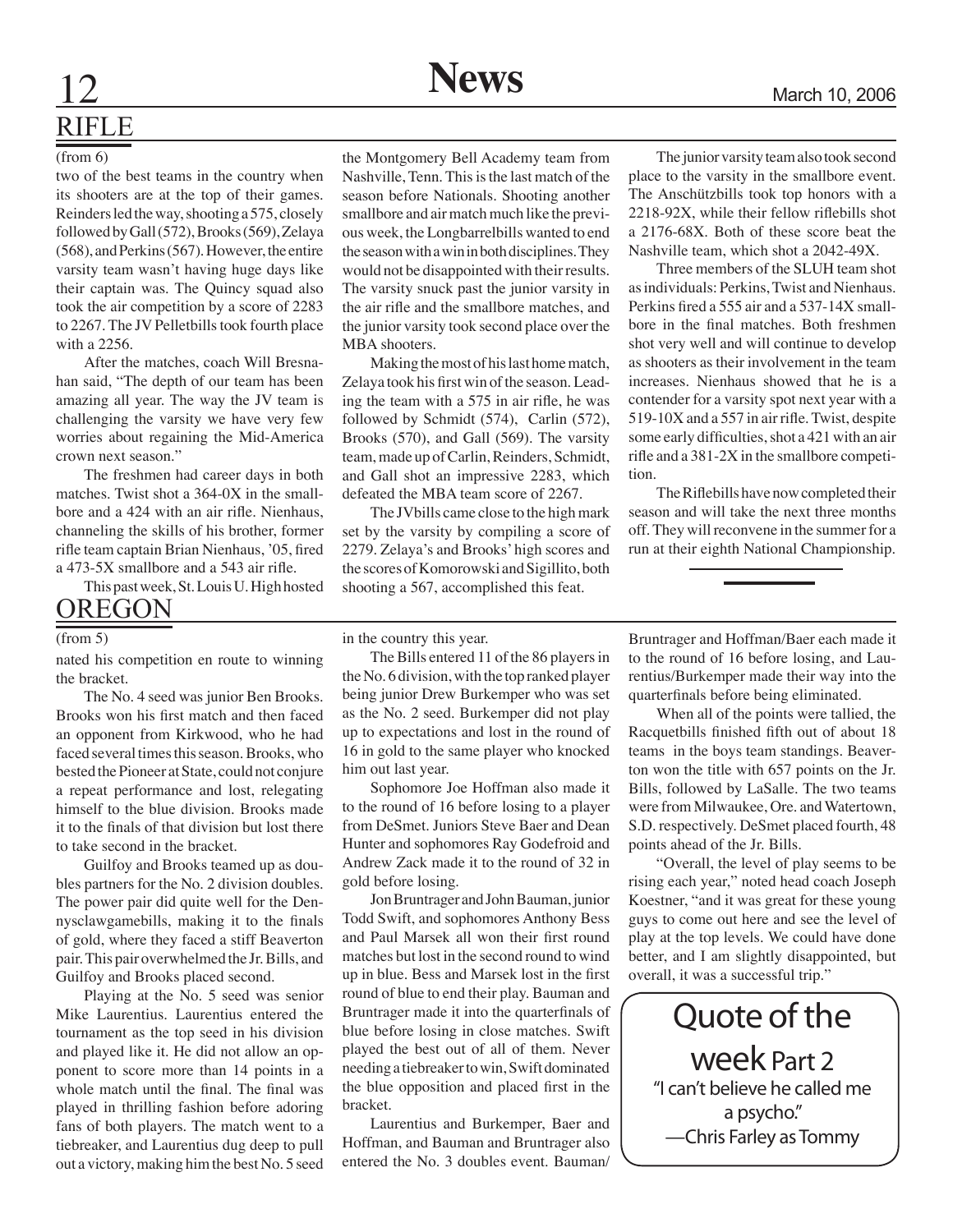### March 10, 2006 **News** 13 IN THE PEN

#### (from 8)

as skipping class, tardies, and parking violations. More serious offenses are dealt with directly by the Disciplinary Board, a committee of faculty and administrators, although they may ask the Court for an opinion. When a student is cited for an offense, a teacher fills out a court form, and the Court schedules a hearing and issues a summons to the student at lunch. The student can then choose to attend the hearing to defend himself or herself. After the hearing, the Court decides on the guilt of the student and issues a punishment.

According to Student Court Chief Justice Evan Fowler, the Student Court brings a measure of humanity to the disciplinary process. For instance, if a student comes in to his or her hearing, the Court automatically takes an hour off the sentence for showing attention and respect for the process. Furthermore, a first time offender may suspend the detention; however, if a second offense occurs, the student will serve a double punishment.

On the benefits of having the Court, Fowler said, "There have been disputes between teachers and students if a court case is just, and sometimes students have a reason (for skipping class). … I think students definitely favor the Court. They have been wanting a student on the Disciplinary Board, and I think that shows that students want to deal with students." Fowler continued, "If there weren't students on the Court, I don't think there would be as much leniency. The faculty can't be as understanding of students as students can."

Commenting on the autonomy of the court, Fowler said, "Generally, the administration lets the Court do their business, but sometimes the student is not completely honest and the administration has gotten directly involved with the Court to straighten stories out."

At both MICDS and John Burroughs, administrators feel that having an enfranchised student body benefits the community. John Burroughs Head of Student Activities Andy Newman said, "The administration knows that students can resolve (issues) themselves and punish themselves. … When the students can communicate issues, disciplinary actions, and problems to the student body and it's not coming from an administrator or a parent-like figure, we have found that they typically listen more. Rather than have

an administrator running around, yelling at students, if you can have a Student Congress member, or even just another student, say something, it works out better."

Horrell agreed saying, "We feel like it's the students' school, and they need to be able to make decisions and help the school. … The kids don't always follow through with everything, but as a whole, it's pretty good."

Currently, in response to the outcry over inattention to student opinion, SLUH's STUCO is working to reorganize its bureaucracy to address the lack of initiative and accountability in lower level officers and its ineffective communication structure, both of which hinder STUCO's ability to represent students. Because STUCO hopes to implement the new structure next year, they are trying to finalize and approve their proposal in time for elections towards the end of the year.

STUCO Vice President Max Magee commented, "This year, we tried to make it a point to bring leadership to the (underclassmen) and the homeroom reps. ... We wanted to meet with homeroom reps outside the Forum and create more specific jobs for them to do and more incentives for them to work, and we told them we would be harder on them, ... but we haven't seen any strides in leadership."

He continued, "Some homeroom reps are really good, but some homeroom reps don't do anything, and we haven't seen the overall improvements we wanted."

STUCO moderator Brock Kesterson added, "I've always been trying to make STUCO a more credible organization, (and with the change) what we are talking about is increased communication, increased responsibility, and increased credibility. ... There was obviously a disconnect (between the student body and the administration), and we always say, 'Our door is open,' but I don't know if that is the right way. ... It shouldn't be ... that you guys don't know what's going on in the school."

Several possible changes that are being considered include the establishment of an Executive Council that would meet regularly with administrators, the placement of class-level STUCO organization under the respective class moderators, the creation of class presidents and officers for every class,

and the institution of more frequent STUCO meetings at all levels. STUCO also hopes to select students to more administrative committees and briefly discussed the idea of a student-run disciplinary board.

"How do we get the students to recognize they can be on these committees and get people to know about these committees?" Magee said. "I want to have a meeting with (Principal Mary) Schenkenberg and ask what committees students can be on and how to make those committees more effective."

Schenkenberg added, "At SLUH, there's always been a tradition of only two officers (for each class), and clubs have always been pretty informal. ... (With a more institutionalized STUCO) you would have more students fulfilling leadership roles. ... Student leadership has always been important to me, and the more we can to do promote that, the better."

### RATMAN

#### (from 2)

him exactly." Raterman received the letter announcing that he won the award two weeks ago.

Upon his reception of the award, Raterman made a speech honoring Casey. Casey was a Blessed Virgin Mary nun who worked with Raterman in SLUH's English department from 1974-1976 and again in 1978.

 The first Sr. Cathlin Casey award was awarded in 1979 and given to Casey herself. "It was named after Sr. Casey because as a teacher of English first at Xavier High School, and later at SLUH, she was a significant 'mover and shaker' in the growth in esteem of the 1818 ACC program," according to Gayle Rogan, director of the program.

"The nominees come from among the 450 teachers who teach in the 78 high schools who are partners in the 1818 ACC Program. Nominations come from the teacher's principal and are supported by letters of recommendation from the teacher's colleagues and students," Rogan said.

 There are four main criteria that the nominees must meet: the nominee exhibits outstanding professional classroom skills, knowledge, and performance; has actively promoted academic excellence in his/her classroom, department, and school community; has demonstrated involvement in the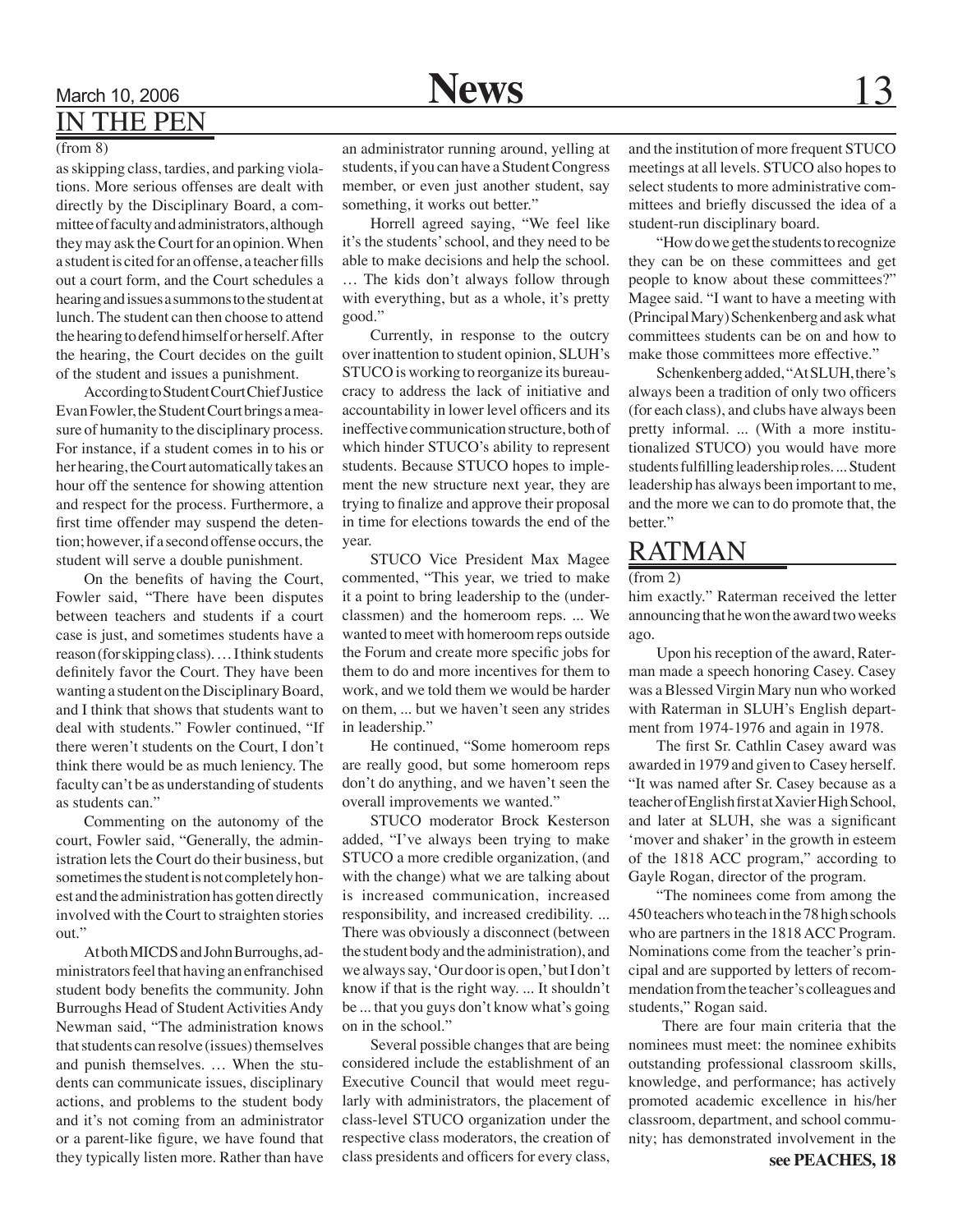### CANADA

(from 6)

said. "I'm a lot better offensively this season because I'm starting to (get used to) the new rotational hitting the way that Coach (Nicollerat) teaches it," he added.

Junior Josh Cole will share catching duties with Brett Hartmann. This will be Cole's third season with the varsity team, so he will be working with some experience.

"I've taken what I've learned from the past few years and built on that, especially building up intensity in practices. I'm not taking anything for granted. (Having played) two years on varsity is nice, but it's not like it's going to be a cakewalk for me. I still have to work and earn my spot. Brett has pushed me harder than I ever have before. It's nice to know that there's someone who can take my spot or play over me to help me play that much better," Cole said.

Nicollerat begins his 27th year coaching SLUH baseball, and is confident about his 2006 squad.

"I think we're going to hit the ball pretty well, and I think our pitching will surprise some people. There's a little bit of depth there. We'll have a good outfield, and I think our infield has the potential to do a good job; it's just that we have so many new faces," Nicollerat said. "Mike Beal is going to be at a different position maybe, Nick Riganti is going to be at a different position than he was last year. So we really have four different infielders than we did last year. But they all have the capabilities to do a good job and to learn how to play to their maximum potential. What you want is consistency and you want them to play to their potential," he added.

Nicollerat wants to stress two things early on this season. One is for his players to pay attention to detail, and the second is for his players to know the meaning of "team."

"It's not about individuals. It's not about hitting where you want to hit or playing a position necessarily that you want to play. That's another thing that people have to learn. But one thing about SLUH kids is that they are pretty open to that, they do a great job of that," Nicollerat said.

Although it may seem like yet another SLUH baseball season is gearing up, there is certainly something special about this particular one. When you look southwest each day as you leave school, you see the

very first on-campus baseball field that St. Louis U. High has ever seen.

"It's something that I really appreciate. ... It's exciting to walk out there and see it, it's exciting to know we're going to be practicing and playing on it. It's exciting to know that the school community put so much into it. It's just a wonderful place to be (at SLUH)," Nicollerat said. "For the kids, it makes it feel like their home. I think they're really going to enjoy that," he added.

Athletic Director Dick Wehner also commented about the new complex.

"I think it will add to the pride and tradition of the school. I think they finally have a place to call home, a place to practice, a place to play, a place to share a lot of memories. The stadium is almost tailor-made to the kind of baseball we play. It will be a great centerpiece of the school; it should be a real positive," Wehner said.

When asked about the stadium's effect on games' attendance, Wehner commented, "I think it will. I think there is something to say where guys after school at a 4:30 game will walk down the street and go into the stadium. You'll see traditions of sitting in a certain place—maybe down the left field line, maybe down the right field line. Maybe there will be barbeques, maybe STUCO will do things before games."

 The Jr. Bills' first 14 games will be played at home in the stadium's inaugural season, and the team will only play four total road games all season.

The inaugural game is on March 21, against Gateway Tech. Plans for a ceremony commemorating the opening of the stadium are tentative. The Jr. Bills will welcome in three out-of-town Jesuit schools for the Jesuit Classic tournament the weekend of April 1: Loyola (Chicago), St. Xavier (Cincinnati), and Brebeuf (Indianapolis). The team's first conference game is slated for April 6 in the stadium against DeSmet.

The memory of the first ever home baseball game on campus will be significant, so all fans are encouraged to attend. If you are not headed to sunny beaches or hitting the slopes over Spring Break, come to watch your classmates play the game they love and welcome this new era in SLUH history.

### SWIFT

 $(from 7)$ 

Chik believes that the talent they have this season can produce some elite runners.

"I think we have a great chance to go after the Conference championship," exclaimed an enthusiastic Chik.

Assistant coach Tom Flanagan added, "The squad is going to need some younger guys to step up and put in the hard work necessary to become better."

The throwing contingent will also be returning its big guns with Cliff Leek and junior Niko Mafuli. Coach John Diffley hopes that his large squad will be able to come through with some important points in the big meets this year.

Joe Nyugen returns for his second year as jumps coach and is excited about the talent the squad is bringing back this year. "I think that jumpers will be able to make big difference in some key meets this year," he said.

The season begins on March 25 at Washington University at 10 a.m. Be there to watch the team unleash its fury upon unsuspecting area schools.

### ASICS

(from 7)

own. We're always competitive with them," Scovill said.

With practice and talent, the Jr. Bills should be able to overcome powerhouses Vianney and Oakville. They start the season on March 29 with four away games in six days at Pattonville, Mehlville, Oakville, and St. Mary's.

"I want nothing less than a State title," Heine finished.

## Toga Party



**Joe Wright, Mary McNulty, Dan Hrdlicka, and Sam King toga dance at the toga party held at St. Joseph last Sunday. Latin students from St. Joe, SLUH and Nerinx partook in the food, skits, and dancing.**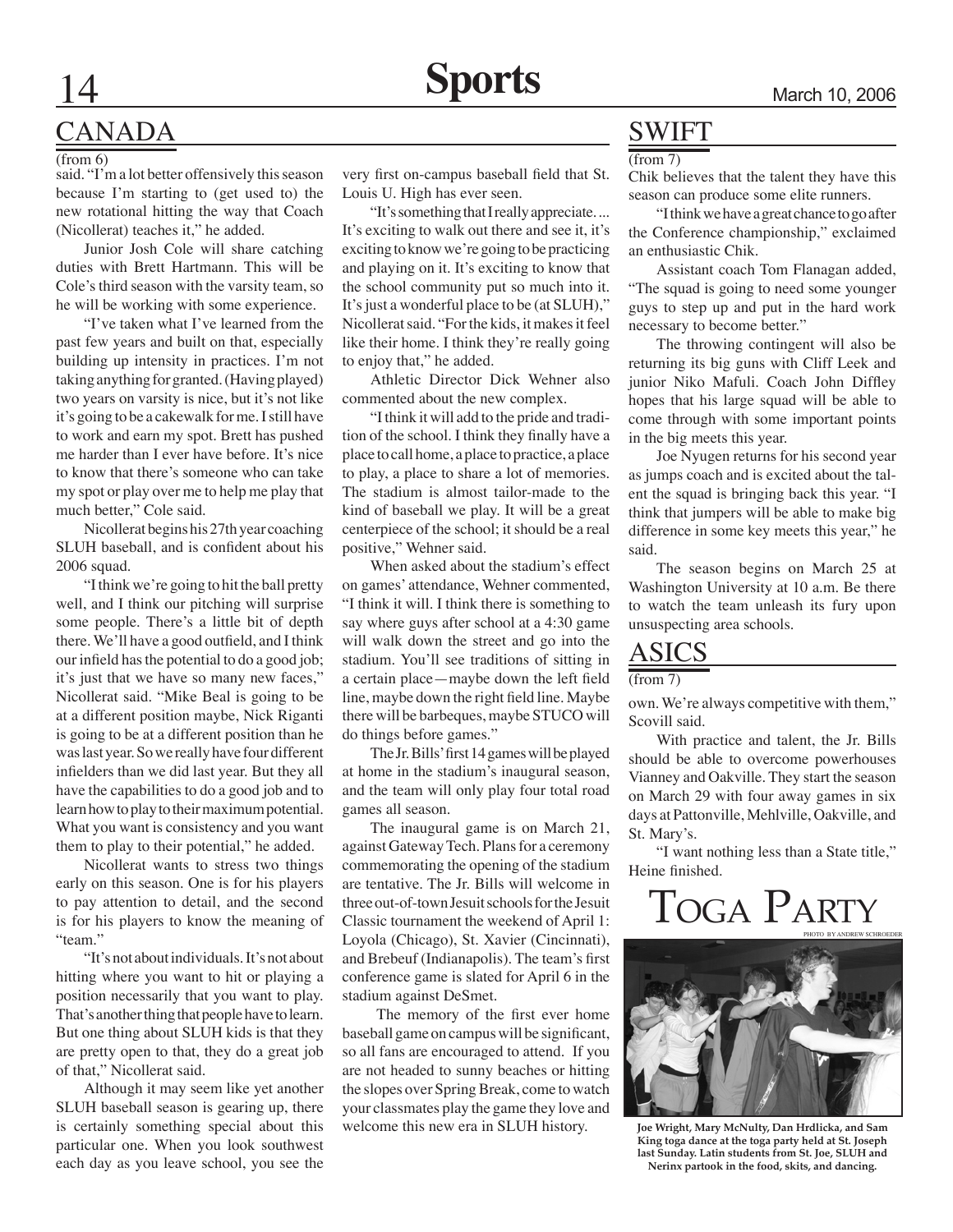### March 10, 2006 **15** News 15 REPP

 $(from<sub>2</sub>)$ essarily earn college credit, but rather will best prepare students for the classes they are inevitably going to have to take, and doing so in a fashion that will provide them with the most *practical* knowledge and experience.

The critical point, it seems to me, is that the vast majority of reputable undergraduate institutions *require* that students who are science/pre-med majors take their versions of math, physics, biology, and chemistry *regardless of scores earned on AP examinations and the like.* The reason for this is that many tests required for admission to graduate programs (i.e. the MCAT test for medical school) require knowledge slightly above and beyond that of the material covered in most high school AP classes, despite the College Board's best efforts to design AP curriculums to be as comprehensive as possible.

An interesting conversation I had last summer with a recent graduate of Washington University in the area of biomedical engineering now comes to mind. After telling him I planned on taking AP biology during the coming year, he told me that he had done the same thing as a senior in high school, but that after receiving a score of "5" on the AP exam, instead of receiving credit for the standard freshman biology course at Wash. U., he was given three units of credit for the Biology of Dinosaurs elective class. *The Biology of Dinosaurs!* After having taken nearly seven months of AP biology now, I think the subject of dinosaurs has come up *maybe* once or twice, and is certainly not a major section on the AP test.

I proceeded to ask the same Wash. U. grad if, in that case, the class was even worth taking. "ABSOLUTELY," he replied. "The stuff you'll cover in AP Bio will be more valuable than you can ever imagine because, when you take the hard version in college, you'll understand everything when no one else will."

And this is where my argument for dropping the AP label and switching to an "Advanced" curriculum comes in: if teachers could spend more time teaching practical lab techniques, allow students to go more in depth into the concepts that are particularly interesting to *them* (rather than the ones dictated by the AP manual), and above all allow more time for questioning

and the development of a student's overall love for science (maybe even, GASP, a *field trip experience*!...Few people know a major portion of the Human Genome Project took place less than a mile away at Washington University's Medical Center), I think it would prove more beneficial to the student than getting to attach an AP score number to your name at the end of the course (and in doing so ignoring these other incredibly important aspects).

Granted, if the students that enrolled in SLUH's AP science courses were merely a random sampling of students, I may not feel this way because a future English or history major may love the idea of getting his Biology credit out of the way. But the fact is that this is rarely the case. Most students who take the time to complete advanced science courses are future engineers, doctors, and scientists.

Finally, there may be others who contend that having AP classes on one's transcript is very important to getting into the elite universities and therefore think it's important to preserve the AP label for the sake of college admissions if nothing else. Again, I don't think this is necessarily true. Allow me to quote from Wash. U.'s policy regarding this matter: "The academic rigor, high school's grading system, whether GPAs and/or ranks are weighted or unweighted are all taken into account when reviewing each student's application. We evaluate each student's academic record *in the context of what is available to them in their particular high school.*" This means that the university will not reject a student solely because of a lack of AP courses: if the highest level of science course the applicant's high school offers is "Advanced" or "Honors" (which is the case of *many* high schools around the country that send their students to the best universities), this will not put the students at any disadvantage whatsoever.

Thank you for allowing me to express my opinion on this issue, and I hope the administration, no matter what the final decision, will continue putting the best interests of the students at the forefront of all assessments such as this.

Joe Repp, '06

### PENISTON

#### (from 3)

our lives.

Our culture seriously needs to take its eyes off religion and focus on the relationship. If we did things out of duty for our friends, how long would it be before we are burnt out and bored? No, we do things out of a genuine love for them, and therefore receive personal gratification from those relationships. My challenge to you would be to hang up your duty-ridden, unreachable, boring view of God for the relationship, friendship, and excitement that Christ wants for each of our lives. Take a moment to dust off your Bible and read (yes, actually open the cover outside of theology class) for yourself all the promises that God has for those who are His children. Then, I believe that you will see your boredom transformed into a desire to grow deeper and deeper in your relationship with your Lord and Savior.

#### Mark Peniston, '02

### **MCCARTHY**

### (from 3)

questions coming from all sides of the classroom just because they held a conservative viewpoint. Thus were born the debates – a real chance to speak your mind in front of a group who had to choose to listen to you.This would not be a captive audience and a controlled environment. A student could speak out and not fear retribution or ridicule.

I just want everyone to know that I started these debates a few years ago to give any student an opportunity to speak out and a chance to study a current issue. I have happily helped both sides to do research in our library when asked. The debates were exciting and fun to watch. Many students and teachers expressed thanks to me for doing this. I would not have written this letter except for the fact that I was mentioned in a previous *Prep News* column and that the debates were brought up again last week in the newspaper. I hope that this letter will help to clarify my position and to open a dialogue with all interested parties.

Eleanora McCarthy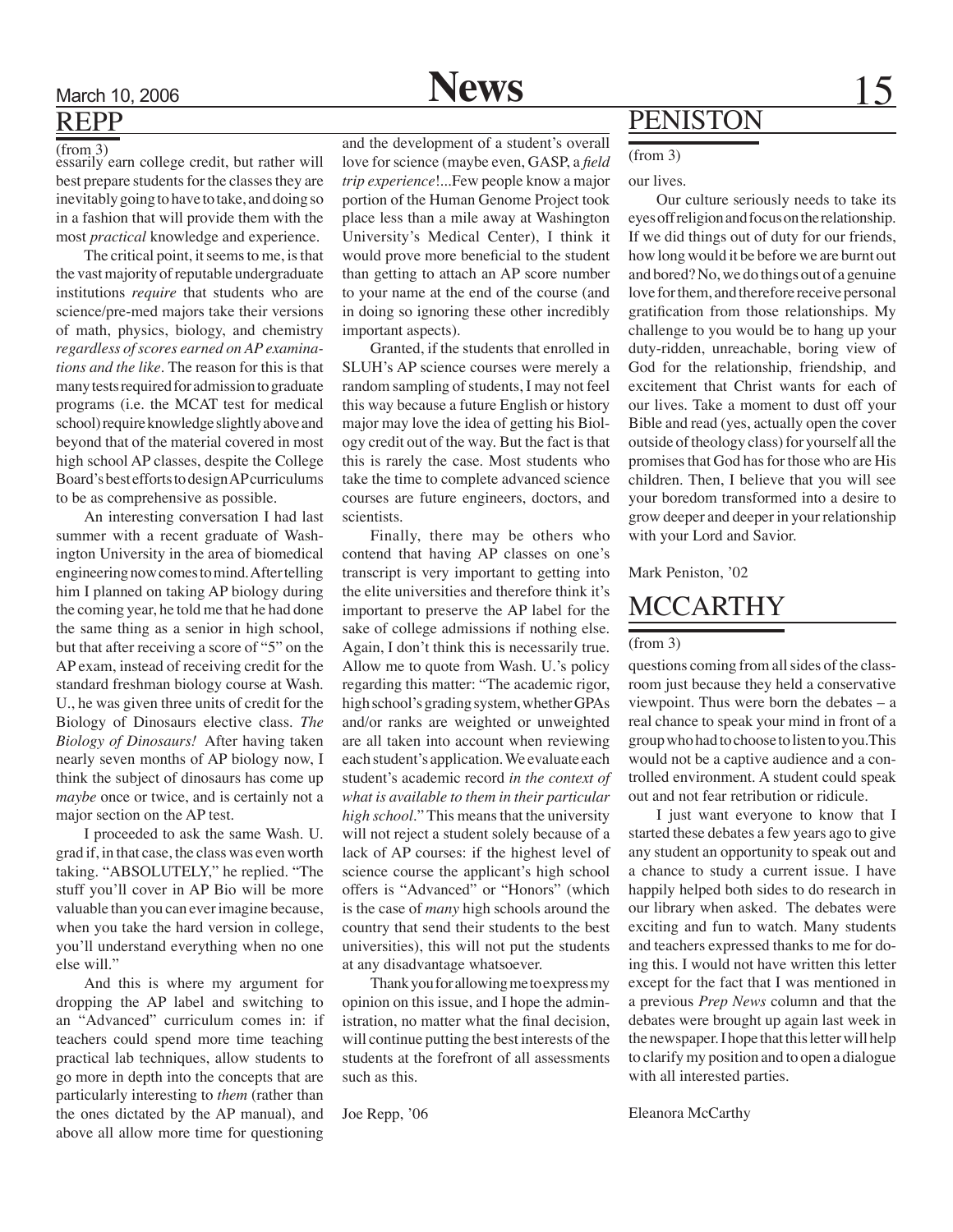# MEYER

#### (from 3)

think that a private school has the right to adopt a "guilty until proven innocent" policy towards drugs. Such actions can only lead to a Big Brother-type society and blatantly demonstrate a disconnect between the students and administration of a school.

After reading the *Post-Dispatch* article, I reread Tim Huether's *Prep News* article which summarized the administration's response to CBC adopting a mandatory drug testing policy. I finished the article with a sense of anxiety about the administration's stance. Mr. Clark, Mr. Laughlin, and Dr. Schenkenberg all have quotes in the article expressing their opinions, but none of them satisfied me. Mr. Clark said he would, "never say never," regarding a policy of mandatory testing. Mr. Laughlin consented similarly, saying, "I don't think the door is ever closed on continuing to try to work on helping young people make good choices." Finally, Dr. Schenkenberg stated that, "Keeping our young men making good choices and healthy choices and having enough safeguards in place to help them if they slip." But what if those safeguards violate a student's right to privacy? I do not believe that the "end" of keeping students drug free will ever justify the "means" of invading their privacy. Finally, the apathy expressed by some seniors dumbfounded me; one should not abandon an issue of civil liberties just because it does not affect him personally; when the rights of others are violated, particularly rights of privacy, everyone suffers equally.

The students at CBC and Marquette who will have to endure drug testing are our brothers and sisters. Their schools' administrations are unjustly subjecting them to unwarranted tests which strip them of their dignity as well as their rights as an individual. An article from the American Civil Liberties Union, which used results from studies about student drug use in schools with and without mandatory testing, only darkened the image of mandatory drug policies for me. This article stated that "drug testing is not effective in deterring drug use among young people" and only compounded my belief that this type of police action against students is morally wrong and unconstitutional. The article stated much more precisely than I can the problems of mandatory drug testing and reinforced claims with empirical



evidence: "Drug testing is expensive, taking away scarce dollars from other, more effective programs that keep young people out of trouble with drugs; … Drug testing may drive students away from extracurricular activities, which are a proven means of helping students stay out of trouble with drugs; Drug testing can undermine relationships of trust between students and teachers and between parents and their children; Drug testing can result in false positives, leading to the punishment of innocent students; Drug testing does not effectively identify students who have serious problems with drugs; and Drug testing may lead to unintended consequences, such as students using drugs that are more dangerous but less detectable by a drug test, and learning the wrong lessons about their constitutional rights." Why then would any school consider mandatory drug testing?

I fear that mandatory and unwarranted drug testing will become a trend in high schools across America. It has already firmly established its unjust reign in Chicago and Memphis. To quote Dr. Martin Luther King Jr., "Injustice anywhere is a threat to justice everywhere." Thinking that one day SLUH may adopt this trend, this reactionary fad, worries me. Finally, mandatory drug testing strongly contradicts the ideals of the Jesuits, who aspire to model Christ and believe in the dignity of all people.

Tony Meyer, '06



 Five of SLUH's top scholars will grace the "tube" at 5 p.m. as SLUH competes on KSDK's NewsQuiz 5 show. The broadcast pits the SLUH team against a brain trust from Horton Watkins (Ladue) High School. Representing the U. High will be Mike Bugg, Dan Counts, Tom Duda, Steve Leara, and John Degregorio.

The SLUH team had been visibly preparing to field questions concerning the world, the nation, people and places, and the metro area. The winning team will receive a set of the new Encyclopedia Britannica.

### KLEINBERG

#### (from 4)

Arts (BSA), took all of the art classes SLUH had to offer during his four years here, except the watercolor class. One of his favorite classes was the portfolio class, "because it was mainly self-directed and challenging to get done," he explained.

Kleinberg is currently working on getting his master's degree in Science and the Arts (MSA) at Southern Illinois University of Edwardsville.

The gallery features one print of Star Man and the other print of the Red Demon, facing each other, ready for a match. As you walk in between the two separate works, you become part of each side that the wrestler is on; you are pulled into their argument.

Kleinberg said he hopes this will show "the usefulness (of confrontation) where in life you are struggling to come to a resolution."

### **LOT**

#### $(from 1)$

and juniors, comprising approximately 160 to 180 cars, would park for that final week in March.

This change in parking comes at the heels at another parking fix. Until recently, seniors parked in the existing SLUH parking lot and sophomores and juniors were split between an auxiliary lot on Vision 2000 soil and the St. Louis Science Center's Dino Lot.

However, as construction progresses, the lot will begin to be built upon. As a result, Assistant Principal for Students Affairs H. Eric Clark announced on Monday that, effective on Tuesday, sophomores and juniors must park in the Dino Lot.

Zarrick encourages carpooling and urges students not to park in the neighborhood east of Berthold. Doing this, Zarrick noted, takes spots away from residents and puts students' cars in risk for break-ins in the unsecured area.

Zarrick thanks students in advance for their cooperation and notes that a new auxiliary lot should be available for sophomores and juniors by mid-April, providing parking for the remainder of the school year.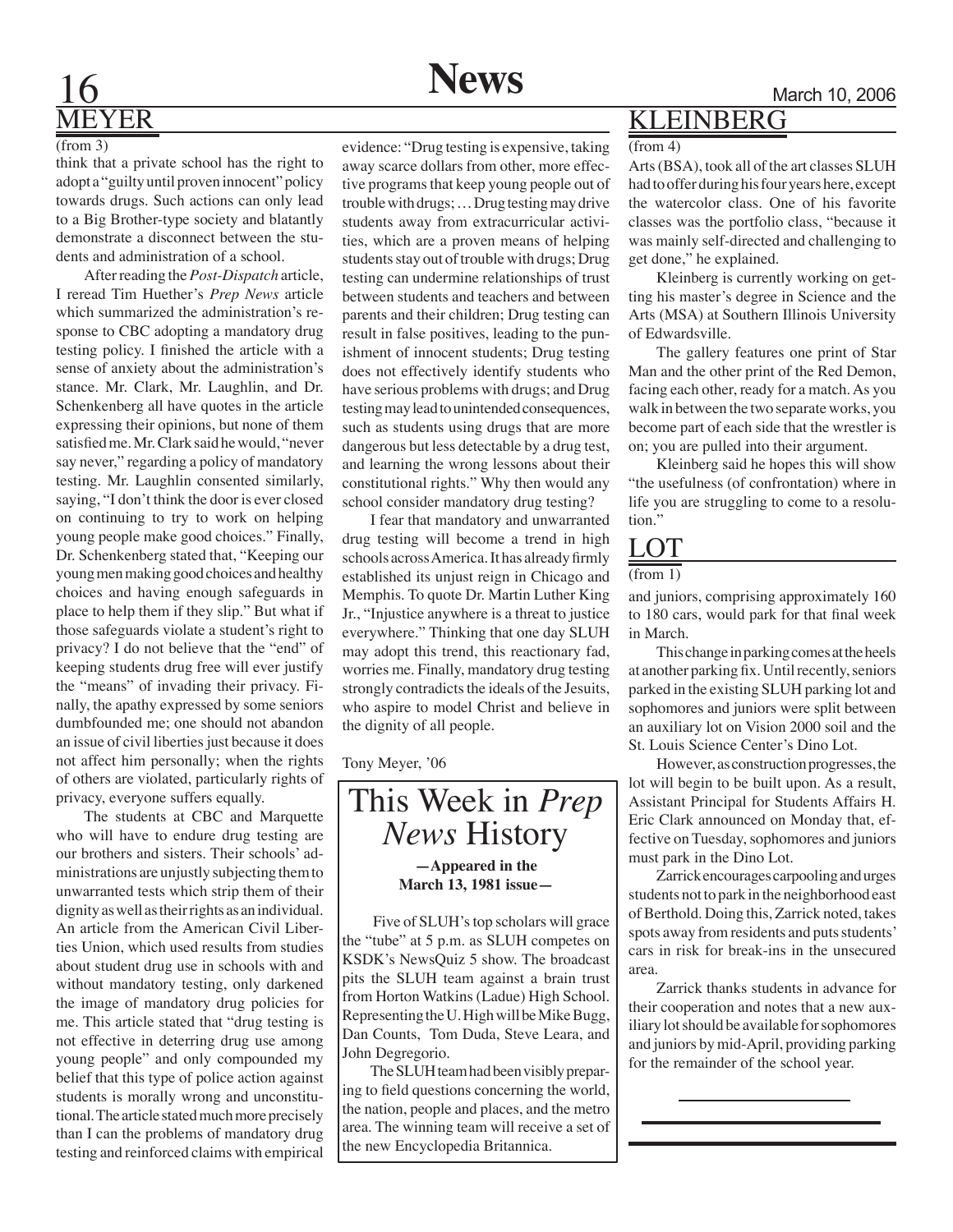### March 10, 2006 **News** 17 TWO2TANGO

### $(from 2)$

Although few SLUH events have been breathalyzed before, the equipment has always been at dance sites in case it was necessary. In addition, Clark purchased two extra breathalyzers at \$100 each to increase the school's total to four.

Although many rumors circulated that the breathalyzer warning was another bluff, similar to the warning preceding the back-toschool mixer, Clark went on the broadcast system the Monday before Sno-Ball, Feb. 27, to address the juniors and seniors with respect to the Sno-Ball and the sophomores regarding their dance tomorrow night, Mar. 11. By addressing the problem directly and announcing the mandatory testing, Clark and STUCO moderator Brock Kesterson hoped that students would understand the seriousness of the situation and hopefully not show up to the dance after previouslydrinking.

Sports Commissioner Connor Cole agreed, saying, "We weren't trying to get anyone in trouble. … We wanted to make it very, very public that this was what we were going to be doing, and we were going to enforce it this time."

As it turned out, STUCO did not have to turn a single student away for intoxication. An estimated 75 percent of all in attendance were breathalyzed by Kesterson and Assistant STUCO moderator Mike Herman at the door. However, this Sno-Ball did notice a drop in attendance, but whether or not the drop of around 25 couples is related to the breathalyzing is unclear. In addition, STUCO ended up losing money on the Sno-Ball. Although formal dances are traditionally not profitable events, the most expensive dance hall to date, the Hyatt, coupled with the drop in attendance, caused STUCO to lose money, although the final deficit has not yet been tallied.

Although the breathalyzers were deemed a success, there was no noticeable behavioral difference when comparing this year's Sno-Ball to other dances. An anonymous senior was somewhat worried about the system, saying, "I think it worked pretty well. I don't think anyone got caught to my knowledge, but they didn't breathalyze every person. I did see them let a few people, I'm not going to say names of who they let by, but kids I think they would be suspicious of drinking, I think that they weren't breathalyzed to not

get in trouble. That's only speculation, but I did see that."

Sophomore Michael Huggins commented about the breathalyzers at his dance on Saturday: "It should make it better hopefully. I don't drink. I don't have anything to worry about. I think it's a necessary evil, and unfortunately it is. I wish it wasn't that way, but it's one of those things we have to do. There are those few people who break the rules (that have caused this new policy)."

Despite preventing drinking at the dance, STUCO cannot control what happens after the dance. "We can't hold your hand before the dance. We can't hold your hand after the dance. We can only control what happens at our environment at the dance, and if we can stop (alcohol use) for a few hours, then that's our goal. Hopefully, that's going to be something to show that this is the school's policy and this is what we believe in. … It's naïve to say that (students) aren't going to go somewhere after the dance to get alcohol. I can't say it's not going to happen, and I can't say that because we do this it's going to cause less alcohol consumption," Kesterson stated.

The topic of alcohol consumption at SLUH is likely to be the topic for the fourth quarter STUCO forum in much the same way the school's policy on homosexuality was the topic for the third quarter forum. The breathalyzing at last week's Sno-Ball and the breathalyzing that will take place tomorrow night at the sophomore dance are steps to open discussion on the topic around SLUH.

In regards to the future use of the breathalyzers at SLUH, they will certainly be used at Senior Prom and other formal dances. However, their use at mixers remains unclear because of large crowds and frequent jostling around the entrances into the mixer.

"(The breathalyzers are) definitely an option that (STUCO is) not afraid to implement if the problem continues," Arb concluded.

### **ANNOUNCEMENT**

Amnesty International invites all to the Hard Rock for Human Rights benefit rock concert featuring Johnny O and the Jerks and Mercury Sound. The concert will be held on Friday, March 31<sup>st</sup> from 6-11 p.m. at 6501 Wydown. Admission is \$5

### SHERIDAY

#### (from 8)

tion. The administration was waiting for a prediction concerning when the electricity could go out, so they could set the day off for one of the days without power. However, AmerenUE recently informed SLUH that it is unlikely that the power will go out because of construction this school year. With that obstacle out of the way, the administration could freely decide on a suitable date for the day off.

During the decision process, two other dates were considered besides March 27. April 3, the Monday after Cashbah, and April 18, the Tuesday after Easter, were two alternative dates brought up during the Instructional Council meetings. According to Asst. Principal for Technological and Administrative Services Tom Becvar, the administration chose March 27 for "a couple of very good reasons; one, it ties in with the end of spring break so it will give people another day off. … Probably a bigger reason is that that is the week when we are going to have huge parking problems because Cashbah is that following Saturday. There will be a lot of parents parking here, and there will be a lot less parking spaces."

The student body happily received the information of the day off. "I really need a vacation. Sophomore year has been hard on me, so I'm really looking forward to this day off. I plan on sleeping in," sophomore Joe Beaty said. Like Beaty, many students plan to use the day off to catch up on sleep.

Others plan on "playing outside, weather permitting," said FEMA-certified weather man, junior Mark J. Zinn.

Freshman Ben Merrill wants to "relax inside, you know, play some video games, maybe catch up on some homework."

"I'm happy that the students get a day off," theology teacher Matt Sciuto said. "I just wish more sophomores, juniors, and seniors would sell their raffle tickets to get another days off and to give something back to the school."

Finally sophomore class rep Tyler Schenk said, "I think it's nice that Fr. Sheridan gave us the day off. It's a good farewell gift to the students."